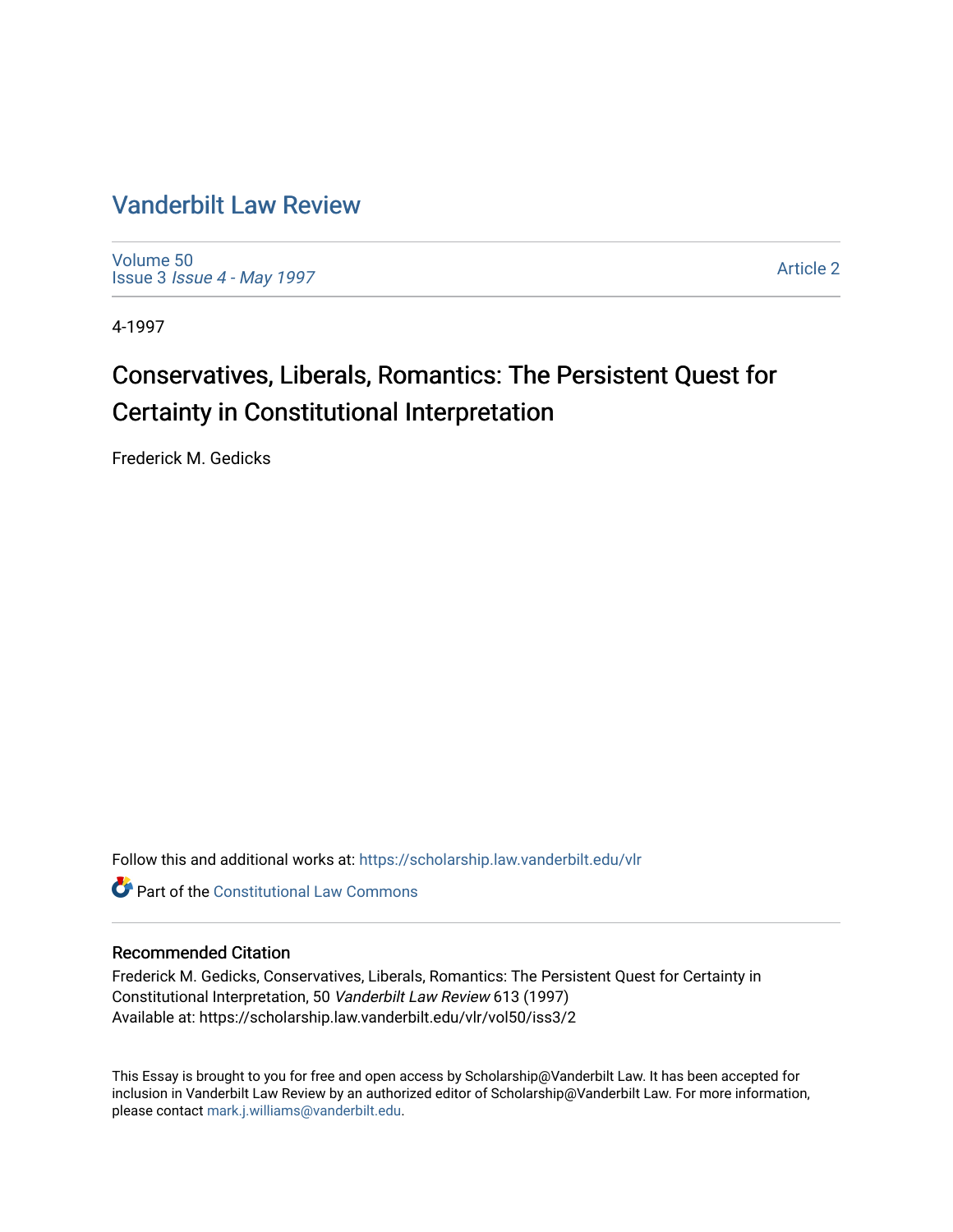# **ESSAY**

## **Conservatives, Liberals, Romantics: The Persistent Quest for Certainty in Constitutional Interpretation**

*Frederick Mark Gedicks\**

|                                                         | 614 |
|---------------------------------------------------------|-----|
|                                                         | 616 |
|                                                         | 621 |
| Science, Kant, and Their Epistemological<br>$A_{\cdot}$ |     |
|                                                         | 621 |
| Heidegger, Gadamer, and the "Problem of<br>В.           |     |
|                                                         | 625 |
|                                                         | 629 |
| THE IMPOSSIBILITY OF ORIGINALIST METHOD                 | 634 |
| VI. THE ROMANTIC QUEST FOR EPISTEMOLOGICAL              |     |
|                                                         | 641 |
|                                                         | 645 |
|                                                         |     |

<sup>\*</sup> Professor of Law, Brigham Young University School of Law. I am grateful to Jim Faulconer, Jim Gordon, Ralph Hancock, Neil Kramer, Sandy Levinson, Michael Perry, Mark Tushnet, and Kevin Worthen for criticisms of earlier drafts of this Essay. I presented a version of this Essay to the Continental Philosophy Discussion Group at Brigham Young University on July 16, 1996, and benefitted considerably from the discussion that followed. I am also indebted to the students in the Constitutional Interpretation Seminar I taught during Fall Semester, 1996, with whom I discussed many of the issues in this Essay. Trinyan Paulsen provided excellent research assistance.

<sup>613</sup>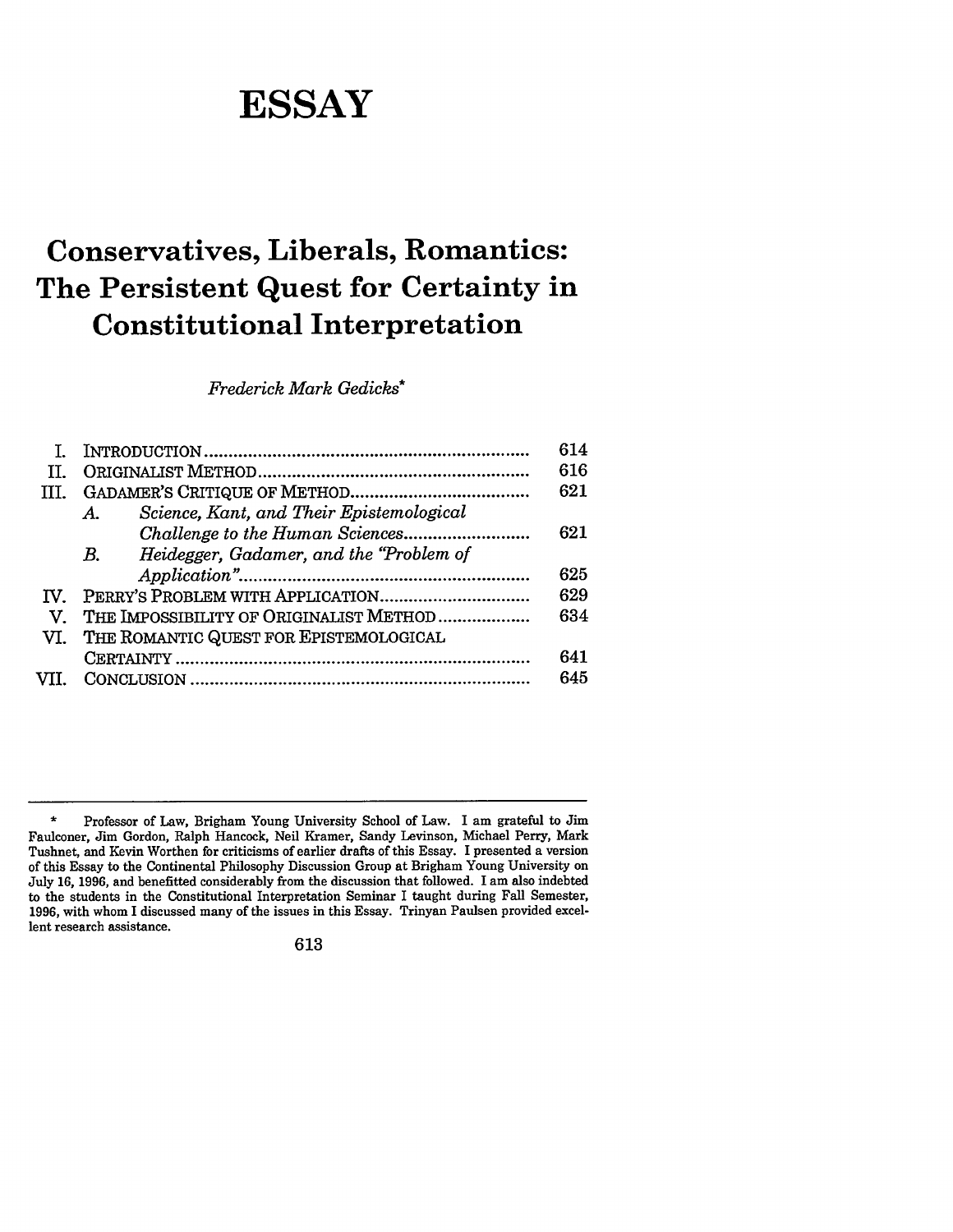#### I. INTRODUCTION

From the time that Robert Bork issued his first attack on the Warren Court,<sup>1</sup> originalism has belonged to political conservatives. This interpretive theory, which holds that the understanding of the Constitution at the time it was drafted and ratified controls its contemporary meaning, has been regularly utilized by conservative judges and politicians over the last two decades to question the legitimacy of various (mostly liberal) Supreme Court decisions.<sup>2</sup> Given the liberal tilt of the legal academy, it is not suprising that advocates of originalism constitute a minority of constitutional scholars.<sup>3</sup>

Recently, a prominent constitutional theorist with unmistakably liberal credentials announced his conversion to originalism. Michael Perry, once a self-described non-originalist, now argues that originalism is the only legitimate method of interpreting the Constitution.4 Perry did not change his political commitments along with his methodological ones, however; his recent work is an extended argument against the "conservative originalism" advocated by Bork. Like John Ely, who sought to defend the activist decisions of the Warren Court against conservative attacks on their legitimacy,<sup>5</sup> Perry seeks to blunt more recent conservative criticism of the Court by demonstrating that originalist interpretation need not foreclose broad

<sup>1.</sup> Robert H. Bork, *Neutral Principles and Some First Amendment Problems,* 47 Ind. L. **J.** 1 (1971).

<sup>2.</sup> See, for example, Robert Dole, speech to the American Society of Newspaper Editors (Apr. 19, 1996), excerpted in N.Y. Times **A10** (Apr. 20, 1996); Edwin Meese III, Speech to the American Bar Association (July 9, 1985), reprinted as *The Supreme Court of the United States: Bulwark of a Limited Constitution,* 27 S. Tex. L. Roy. 455 (1986); William H. Rehnquist, *The Notion of a Living Constitution,* 54 Tex. L. Rev. 693 (1976); Antonin Scalia, *Originalism: The Lesser Evil,* 57 U. Cin. L. Rev. 849 (1989).

<sup>3.</sup> See, for example, Raoul Berger, *Government by Judiciary* (Harvard U., 1975); Lino **A.** Graglia, *Judicial Review on the Basis of 'Regime Principles" A Prescription for Government by Judges,* 26 **S.** Tex. L. J. 435 (1985); Richard S. Kay, *Adherence to the Original Intentions in Constitutional Adjudication: Three Objections and Responses,* 82 Nw. U. L. Rev. 226 (1988); Henry Monaghan, *Our Perfect Constitution*, 56 N.Y.U. L. Rov. 353 (1987). For some prominent critiques of originalism, see Ronald Dworkin, *Law's Empire* (Belknap, 1986); John Hart Ely, *Democracy and Distrust. A Theory of Judicial Review* (Harvard U., 1980); Paul Brest, *The Misconceived Quest for the Original Understanding,* 60 B.U. L. Rev. 204 (1980); Mark V. Tushnet, *Following the Rules Laid Down: A Critique of Interpretivism and Neutral Principles,* 96 Harv. L. Rev. 781 (1983). For an ideologically diverse collection of position papers on constitutional interpretation and adjudication, see Symposium, *Originalism, Democracy, and the Constitution,* 19 Harv. J. L. & Pub. Pol. 237 (1996).

<sup>4.</sup> Compare Michael Perry, *Morality, Politics, and Law: A Bicentennial Essay* ch. 6 (Oxford U., 1988), with Michael Perry, *The Constitution in the Courts: Law or Politics?* ch. 3 (Oxford U., 1994).

**<sup>5.</sup>** See generally Ely, *Democracy and Distrust* at 73-75 (cited in note 3) (arguing that Warren Court decisions opened up the political process).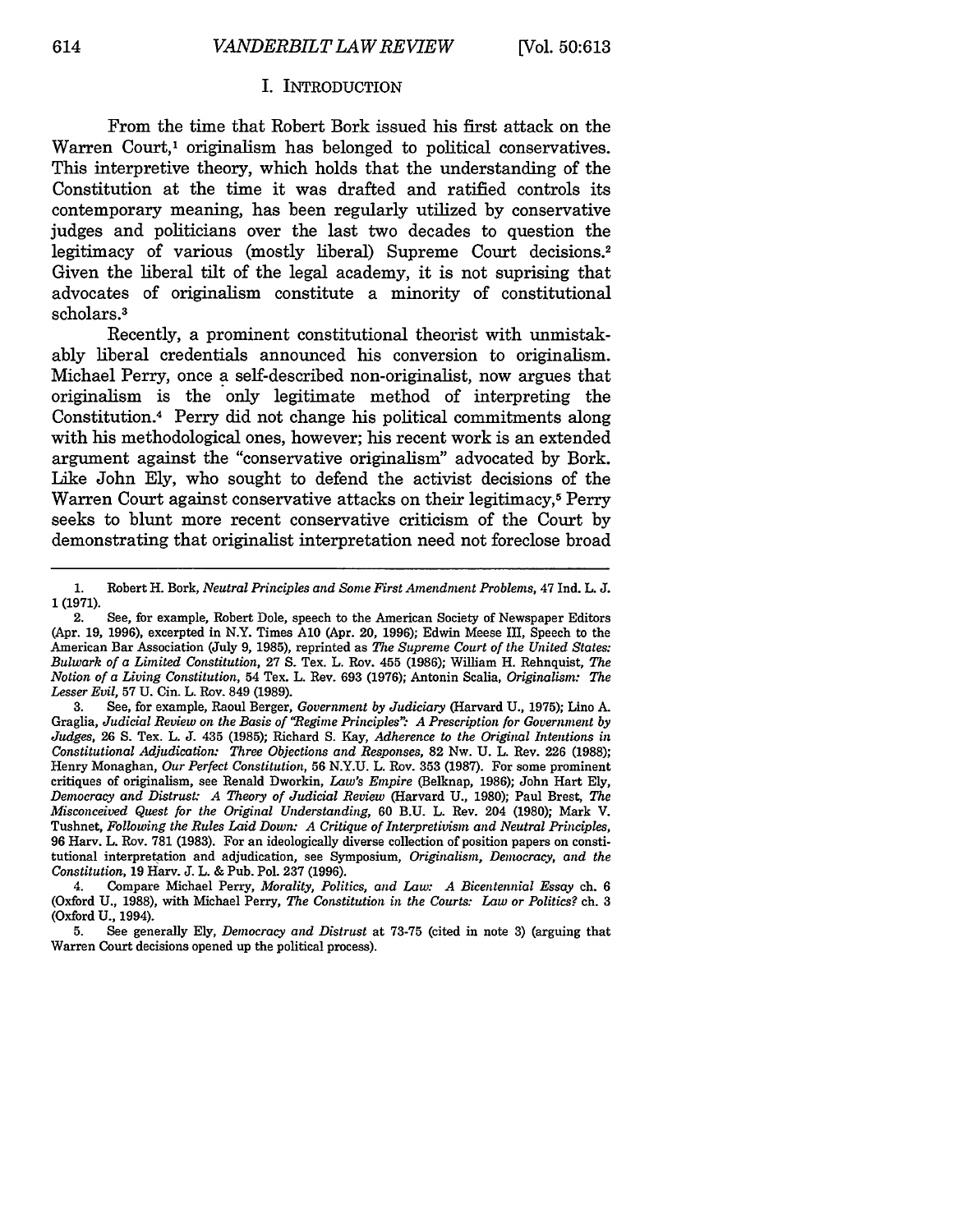readings of the individual rights protected by the Fourteenth Amendment.6

Despite their considerable ideological differences, both Bork's "conservative originalism" and Perry's less constrained "progressive originalism" divide the process of understanding into cognitive and normative aspects. The determination of the original meaning of the Constitution is methodologically separated from the question of how this predetermined meaning should be applied in a particular contemporary case.7 This places both Bork and Perry squarely in the tradition of Romantic hermeneutics, which sought to overcome the uncertainty and imprecision of textual interpretation by developing a "science of interpretation" as epistemologically reliable as the methods of the natural sciences.

The Romantic hermeneutic tradition influenced American law through the work of Francis Lieber, a German immigrant to the United States who published a treatise on legal interpretation in 1839.8 Like contemporary originalists, Lieber exhibited the characteristic Romantic anxiety over the uncertainty of interpretation, and sought to develop a method that would guarantee the correctness of interpretive meanings ascribed to legal texts by judges and lawyers.<sup>9</sup>

In *Truth and Method,1°* German philosopher Hans-Georg Gadamer argued that the presuppositions of the Romantic quest for epistemological certainty in interpretation are inconsistent with how human beings understand texts.<sup>11</sup> Though it is not frequently cited in American legal scholarship, *Truth and Method* has long been viewed by continental and postmodern philosophers as the most important

**11.** See Part **HI.**

<sup>6.</sup> See Perry, *Constitution in the Courts* at 9-10, 54-55 (cited in note 4) ("[The originalist approach to constitutional interpretation does not entail... a small or passive judicial role; [it] is not necessarily inconsistent with a judicial role as large or active as any apostle of 'the Warren Court'... could reasonably want.").

<sup>7.</sup> See Part II.

**<sup>8.</sup>** Francis Lieber, *Legal and Political Hermeneutics, or Principles of Interpretation and Construction in Law and Politics, with Remarks on Precedents and Authorities* (F.H. Thomas, **3d** ed. **1880).** Lieber's treatise was recently republished with extensive commentary in **16** Cardozo L. Rev. **1879 (1995).**

**<sup>9.</sup>** See Sanford Levinson and Steven Mailloux, eds., *Interpreting Law and Literature" A Hermeneutic Reader* ix (Northwestern **U., 1988)** (arguing that because interpretation "endeavors to arrive at conclusions beyond the absolute sense of the text," judges and lawyers "must strive the more anxiously to find out safe rules, to guide us on the dangerous path") (quoting Lieber, *Legal and Political Hermenuetics* at **52-53** (cited in note **8)).**

**<sup>10.</sup>** Hans-Georg Gadamer, *Truth and Method* (Crossroad, **2d** rev. ed. **1993).**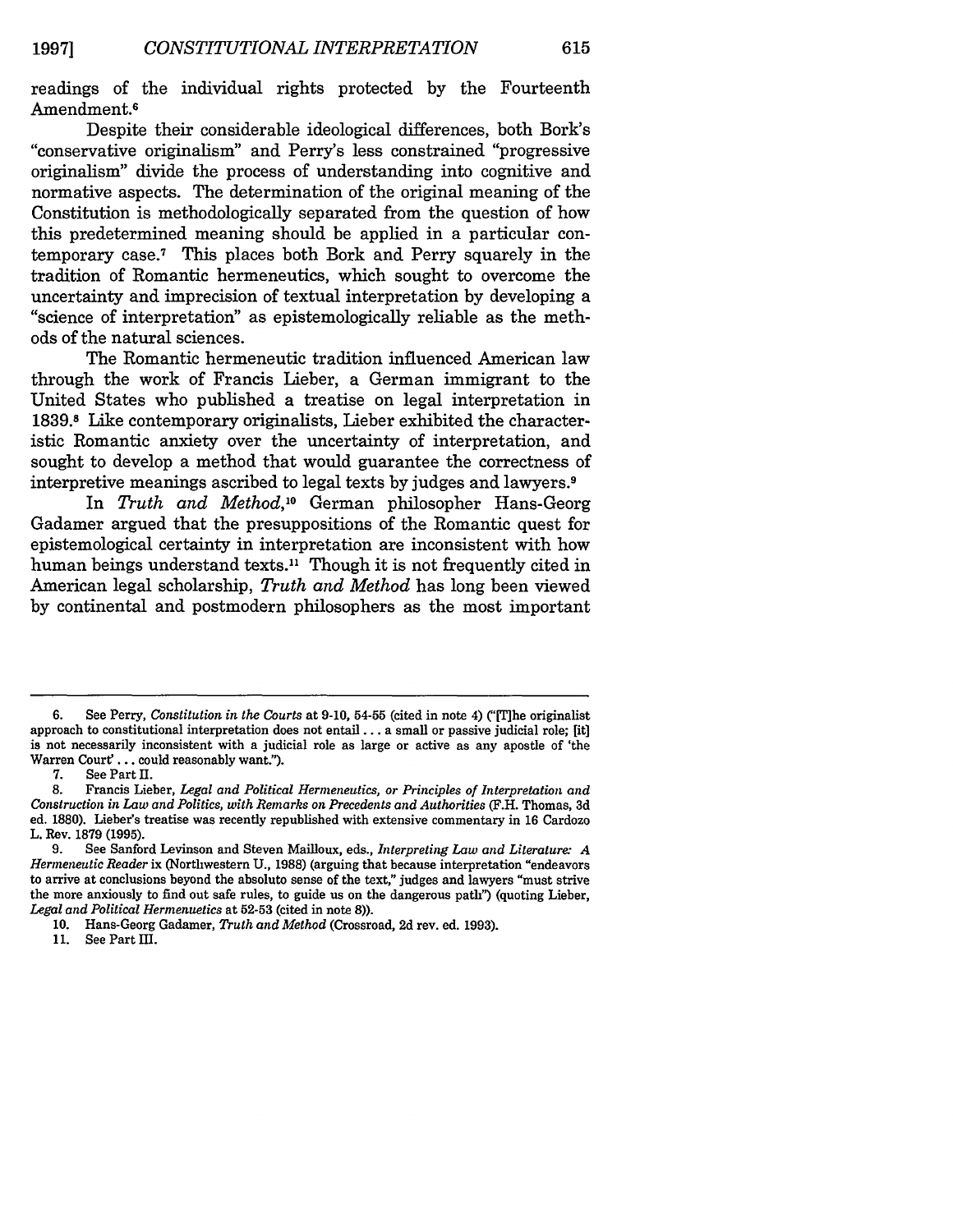work on textual interpretation published in this century.<sup>12</sup> Thus, the more interesting question raised by Perry's conversion to originalism is not whether he or Bork espouses the better version of the method, but whether either (or any) version of originalism is a useful way to investigate questions about the meaning of the Constitution in light of Gadamer's argument.

I will argue that it is not. I first discuss Gadamer's point that separation of the cognitive or "objective" meaning of a text from its normative or "subjective" application is not consistent with the process of understanding.13 Both Bork's and Perry's use of their respective versions of originalism illustrates Gadamer's central point: that the epistemological certainty in interpretation sought by separation of the cognitive from the normative cannot be achieved.14 That theorists on both the right and the left persist in their attempts to guarantee interpretive meaning through "objective" methodologies like originalism is evidence of the extent to which constitutional theory remains confined by the questionable assumptions of the Romantic tradition. <sup>15</sup> Given the establishment of postmodernism as a legitimate, albeit controversial, approach to legal theory, and the increasing influence of postmoderism in American culture generally, I conclude with the suggestion that originalism must engage postmodern criticism like *Truth and Method* if it is to remain a viable theory of constitutional interpretation.

#### II. ORIGINALIST METHOD

Bork's theory of originalism has its roots in a fundamental question of American political theory: How can one reconcile the majoritarianism of American democracy with the countermajoritarianism of judicial review? Declaration by the federal judiciary that an act of an elected branch of government is unconstitutional is the overturning of the majority's political will by judges insulated from this will by lifetime appointment.<sup>16</sup> Such judicial declarations can themselves be overturned only by assembling the difficult supermajorities required to amend the Constitution. On the other hand, subjecting

<sup>12.</sup> See, for example, Jean Grondin, *Introduction to Philosophical Hermeneutics* 2 (Yale U., 1994); Joel Weinsheimer, *Gadamer's Hermeneutics: A Reading of* Truth and Method ix (Yale **U.,** 1985).

<sup>13.</sup> See Part Ill.

<sup>14.</sup> See Parts IV and V.

**<sup>15.</sup>** See Part VI.

<sup>16.</sup> Bork, 47 Ind. L. J. at 3 (cited in note 1).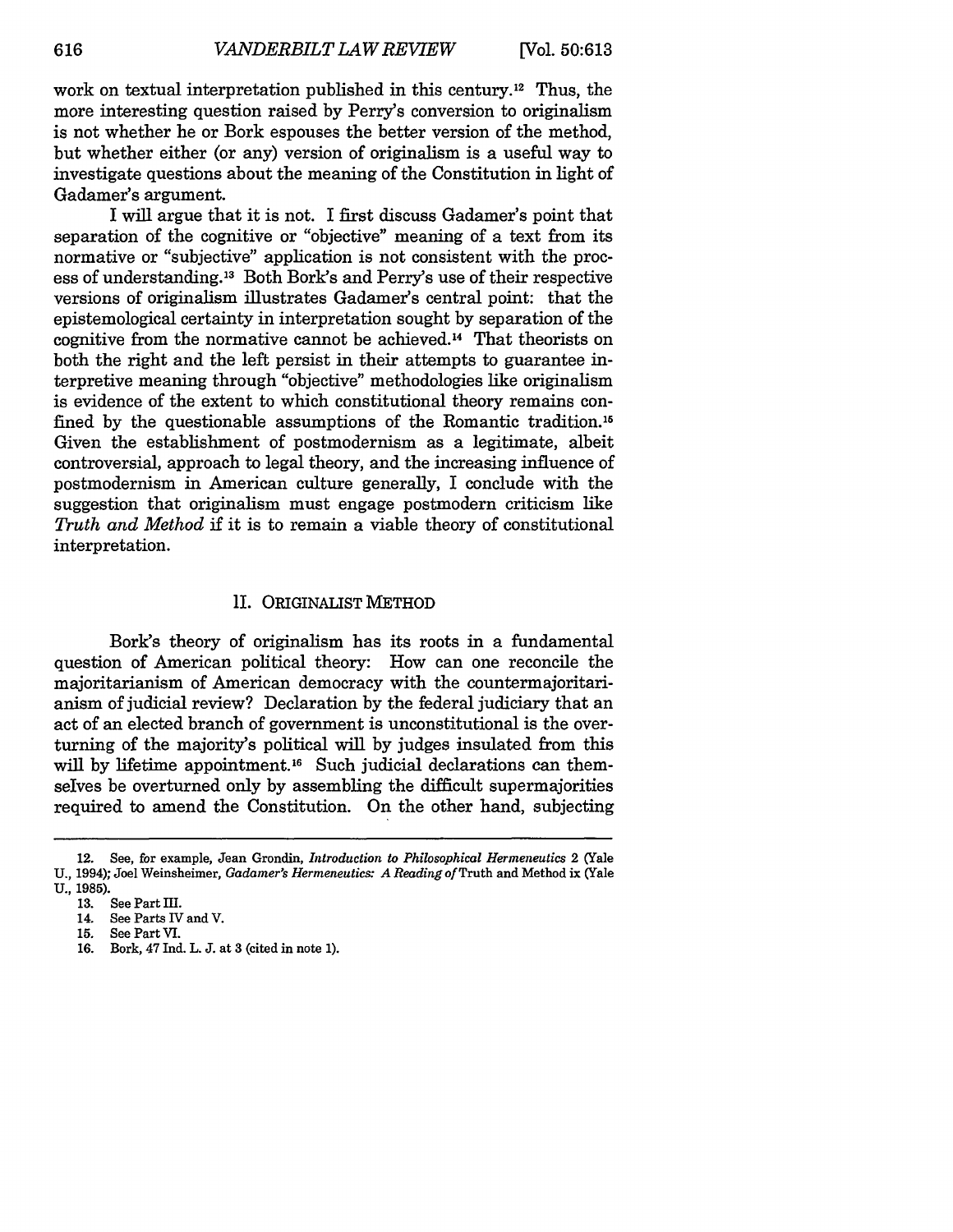political minorities to unconstrained majority rule would inevitably result in an unjust diminution in their liberty, for there are "some areas of life in which the individual must be free of majority rule."'17 This seeming paradox in American democracy, whereby a relatively few unelected judges have the power to thwart majority will as expressed in both Congress and the state legislatures, is known as the "counter-majoritarian difficulty."18

How can judicial countermajoritarianism be justified in a democracy? Assuming that in a democracy the majority presumptively rules, Bork maintains that judicial invalidation of majority actions is legitimate only when such invalidation is rooted in a provision of the Constitution that expressly insulates minorities from the consequences of majority rule.<sup>19</sup> Otherwise, judges are not adjudicating under the Constitution, but are merely asserting their own will:

Every clash between a minority claiming freedom and a majority claiming power to regulate involves a choice between the gratifications of the two groups. When the Constitution has not spoken, the Court will be able to **find** no scale, other than its own value preferences, upon which to weigh the respective claims to pleasure.<sup>20</sup>

Since it is the majority's formal, self-conscious ratification of the minority protection provisions set forth in the Constitution that justifies judicial overturning of majority will, the meaning of these provisions must be restricted to the "original understanding"—that is, the understanding of the provisions held by the people at the time of ratification.<sup>21</sup> In any conflict between majority and minority, the

<sup>17.</sup> Robert H. Bork, *The Tempting of America* 139 (Free Press, 1990). See also Bork, 47 Ind. L. J. at 3 (cited in note 1) ("[T]here are some areas of life a majority should not control.").

<sup>18.</sup> See, for example, Alexander M. Bickel, *The Least Dangerous Branch: The Supreme Court at the Bar of Politics* **16-18** (Bobbs-Merrill, 1962).

<sup>19.</sup> Bork, *Tempting of America* at **150** (cited in note 17); Bork, 47 Ind. L. J. at 3, 10-11 (cited in note 1).

<sup>20.</sup> Bork, 47 Ind. L. J. at 9 (cited in note 1). See also Bork, *Tempting of America* at 265 (cited in note 17) ("The person who understands these issues and nevertheless continues to judge constitutional philosophy by sympathy with its results must. **..** admit that he is prepared to sacrifice democracy in order that his moral views may prevail.... He believes in the triumph of the will."); Bork, 47 Ind. L. **J.** at **10** (cited in note 1) ("Where the Constitution does not embody the moral or ethical choice, the judge has no basis other than his own values upon which **to** set aside the community judgment embodied in the statute.").

<sup>21.</sup> See Bork, *Tempting of America* at 4-5, 143-45, 351-53 (cited in note 17). See also Robert H. Bork, *Styles in Constitutional Theory*, 26 S. Tex. L. J. 383, 389 (1985) ("[A] valuechoosing theory must give a satisfactory reason why it is legitimate for a court to impose a new value on a majority against its wishes."). Bork does acknowledge the legitimacy of recognizing so-called "derivative" constitutional rights like freedom of association, the possession of which is essential to meaningful exercise of rights expressly enumerated in the constitutional text. Bork, 47 Ind. L. **J.** at **18** (cited in note 1).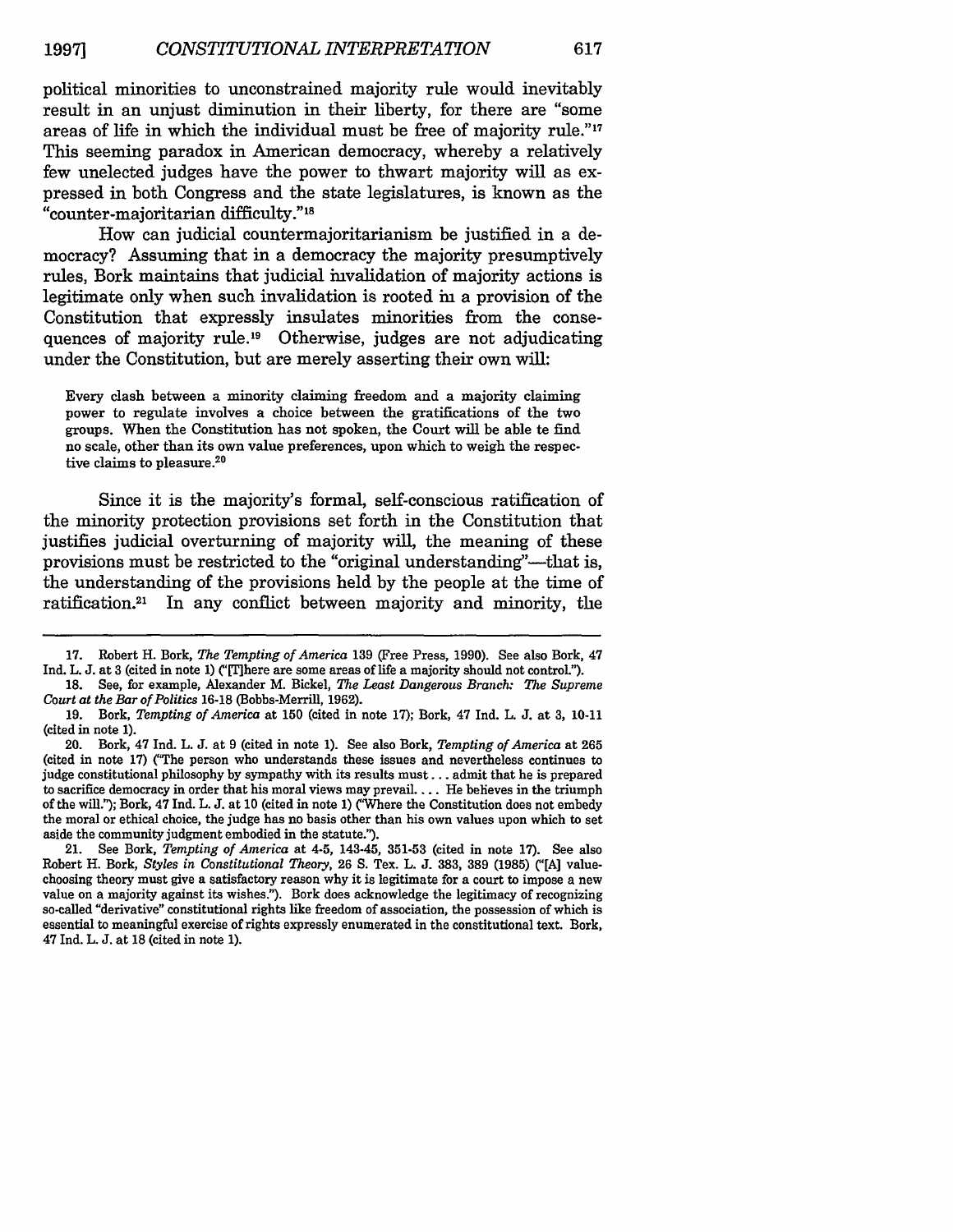judge must derive from the original understanding of the Constitution a rule or principle that resolves the conflict.22 No other interpretive method, argues Bork, is consistent with democracy.23

Perry's originalism is also directed at the countermajoritarian difficulty, though he is less explicit about this than Bork and uses a somewhat different vocabulary. In Perry's view, the words of the Constitution represent various "norms" or "directives."24 For Perry, the meaning of a textual provision of the Constitution is the norm or directive signified by the text: to "interpret" a constitutional provision is merely to identify and articulate the norm or directive it represents.<sup>25</sup> The real question is whether the understanding of those who drafted and ratified the text, or that of some more comtemporary group, should be privileged in articulating the norm or directive embodied within the provision.<sup>26</sup> Like Bork, Perry concludes that the original understanding must be privileged, on the similar ground that constitution-making is an intentional political act undertaken to bind future governments.27 Thus, the Supreme Court may legitimately enforce only those norms or directives signified by the constitutional text as originally understood by its Framers and ratifiers: "It is difficult to discern any justification... for the Court privileging any understanding of a constitutional provision other than the original understanding-for privileging, that is, any directive other than the directive the provision was originally understood to communicate, the directive the provision was ratified to establish."28

Although Perry and Bork both insist that the meaning of the Constitution be defined by its original understanding, they diverge

28. Id. at 48.

Bork denies that originalism requires determination of the subjective intentions of the Framers with respect to any constitutional provision: "[W]hat the ratifiers understood themselves to be enacting must be taken to be what the public of that time would have understood the words to mean.... The search is not for a subjective intention' Bork, *Tempting of America* at 144 (cited in note 17). See also Kay, 82 Nw. U. L. Rev. at 230 (cited in note 3) (calling for "judges to apply the rules of the written constitution *in the sense in which those rules were understood by the people who enacted them").*

<sup>22.</sup> See Bork, *Tempting of America* at 262, 352 (cited in note **17)** ("Doctrine must be shaped and reshaped to conform to the original ideas of the Constitution.").

<sup>23.</sup> Id. at 155; Bork, 47 Ind. L. J. at 3 (cited in note 1).

<sup>24.</sup> I have not attempted to synthesize Perry's and Bork's respective vocabularies into third terms that encompass the meaning of both. In general, I understand Bork's originalist "derivation" and "definition" of constitutional "principles" as equivalent to Perry's originalist "interpretation" of constitutional "norms" or "directives," terms that Perry uses interchangeably.

**<sup>25.</sup>** Perry, *Constitution in the Courts* at **7-8,** 28, 47-48 (cited in note 4). Because Perry's definition of "interpretation" is somewhat different from the meaning of the word in ordinary usage, I enclose the word in quotation marks whenever I intend Perry's meaning.

<sup>26.</sup> Id. at 33.

<sup>27.</sup> Id. at 29-31, 48.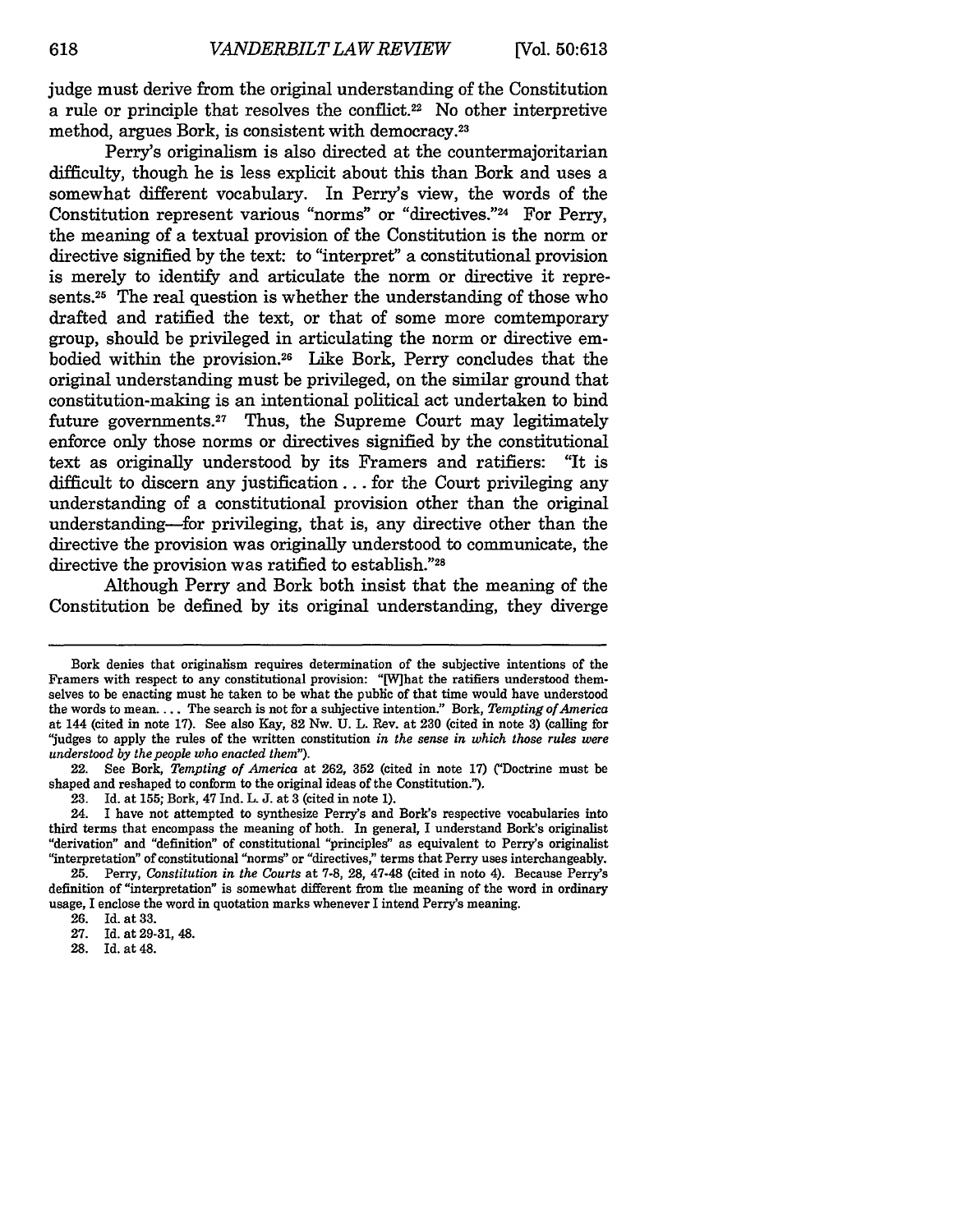considerably on the procedure for applying this understanding in particular cases. Bork maintains that the personal value choices of judges must be excluded from the application as well as from the derivation of constitutional principle.29 Applicative neutrality is threatened if judges can articulate a principle derived from the Constitution at any level of abstraction they choose. By expanding or contracting the generality with which a principle is articulated, judges can determine whether or not the principle applies to a particular case, thus covertly injecting personal values into the judicial process. 30 As in the derivation of constitutional principle, Bork maintains that defining the original understanding guarantees value neutrality in the application of principle by requiring that the judge "state the principle at the level of generality that the text and historical evidence warrant."<sup>31</sup> Although it is evident that Bork understands derivation and application as distinct steps in the interpretive process, it is also clear that for him the originalism of application seems to follow from the originalism of derivation.

Not so with Perry. Again using a vocabulary slightly different from Bork's, 32 Perry distinguishes constitutional "interpretation" from constitutional "specification."33 Perry maintains that the constitutional norms or directives identified by originalism are often indeterminate—so abstract that it is not immediately clear how, or even whether, they should resolve a particular case or controversy to which they appear relevant.<sup>34</sup> Constitutional specification is the refinement and clarification of indeterminate norms and directives in the process of using them to resolve concrete disputes presented by actual cases.<sup>35</sup> Whereas "interpretation" results in a statement of the "textual" meaning of a constitutional provision, specification yields what Perry calls

**33.** Perry, *Constitution in the Courts* at **28, 35, 36** (cited in note 4).

34. Id. at 37. See, for example, id. at 116 (considering the Due Process and Equal Protection Clauses of the Fourteenth Amendment).

**35.** Id. at 28, 37.

<sup>29.</sup> Bork, *Tempting of America* at 143, 146 (cited in note 17); Bork, 47 Ind. L. J. at 7 (cited in note 1).

<sup>30.</sup> Bork, *Tempting of America* at 146 (cited in note 17); Robert H. Bork, *The Constitution, Original Intent, and Economic Rights,* 23 San Diego L. Rev. 823, 828-29 (1986).

<sup>31.</sup> Bork, *Tempting of America* at 149 (cited in note 17). See, for example, id. at **150** ('Original understanding avoids the problem of the level of generality in equal protection analysis by finding the level of generality that interpretation of the words, structure, and histery of the Constitution fairly supports.").

<sup>32.</sup> Although Bork's "application" of principle is obviously intended to be more constrained than Perry's "specification" of norms or directives, each performs the same function in its respective methodology-that of adapting an abstract principle to a concrete situation.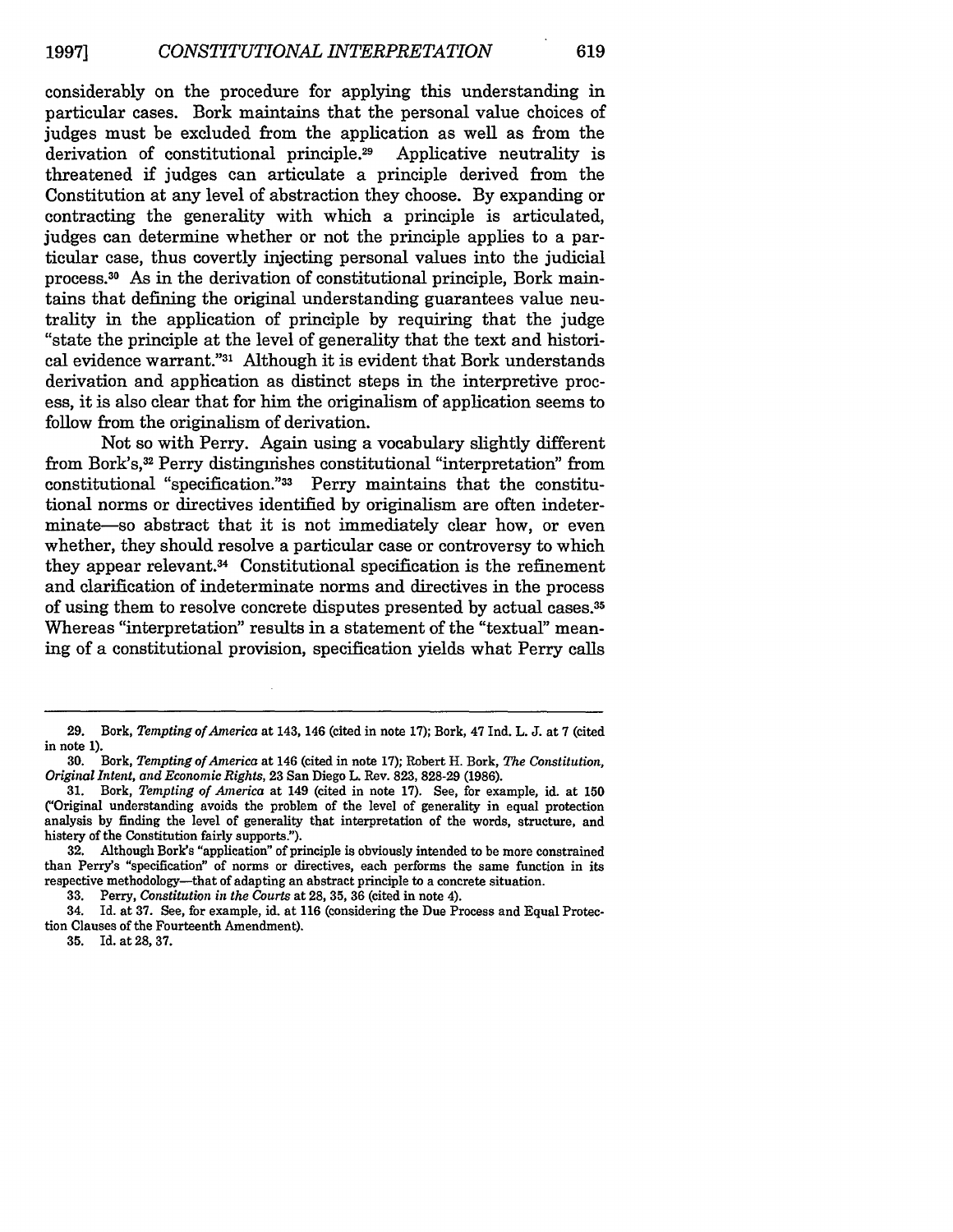the provision's "contextual" meaning.36 For Perry, "interpretation" is descriptive and positivist-what directive does the text signify in light of its original understanding?—while specification is an unambiguously normative procedure, a "species of judgment"—how (if at all) should an indeterminate originalist norm or directive resolve a particular constitutional case?<sup>37</sup>

Unlike Bork, Perry differentiates sharply between interpretive methodology and judicial role. Perry maintains that to have established originalism as the correct way to discern the meaning of the Constitution is not to have established judicial "minimalism"—the view that judges should be restrained in identifying and applying constitutional norms: "[T]he originalist approach to constitutional interpretation does not entail-it does not necessarily eventuate in-a small or passive judicial role."38

Perry's argument that "originalism does not entail minimalism" has two parts.<sup>39</sup> First, history alone is often insufficient to determine the "interpretive" meaning of the constitutional text, so that there are usually two or more norms that an originalist judge plausibly could ascribe to a constitutional provision.40 In this event, originalism itself does not instruct the judge how to choose between competing plausible directives, and she thus may choose the less determinate directive-the one that maximizes judicial discretion-while remaining faithful to her originalist commitments.<sup>41</sup> The source of judicial restraint in such a situation is not originalism, but "interpretive minimalism," which is the view that judges should choose the more determinate directive whenever a text plausibly can be understood to represent more than one.<sup>42</sup>

Second, even when only one plausible "interpretive" meaning exists for a provision of the Constitution, this meaning is often insufficient to determine the normative meaning of the text in a specific situation, so that it is unclear how (if at all) the directive communicated by the text should resolve a particular dispute.<sup>43</sup> Again, originalism does not dictate which of several plausible specifications of the textual directive an originalist judge must choose in such a situation, and an originalist judge remains free to choose the specification with

- 37. Id. at 28, 75.
- 38. Id. at **55.**
- See id. at chs. 4 and 5.
- 40. Id. at **56,** 75-76.
- 41. Id. at 58-59. 42. Id. at 84.
- 
- 43. Id. at **56, 75.**

<sup>36.</sup> Id. at **35,** 36.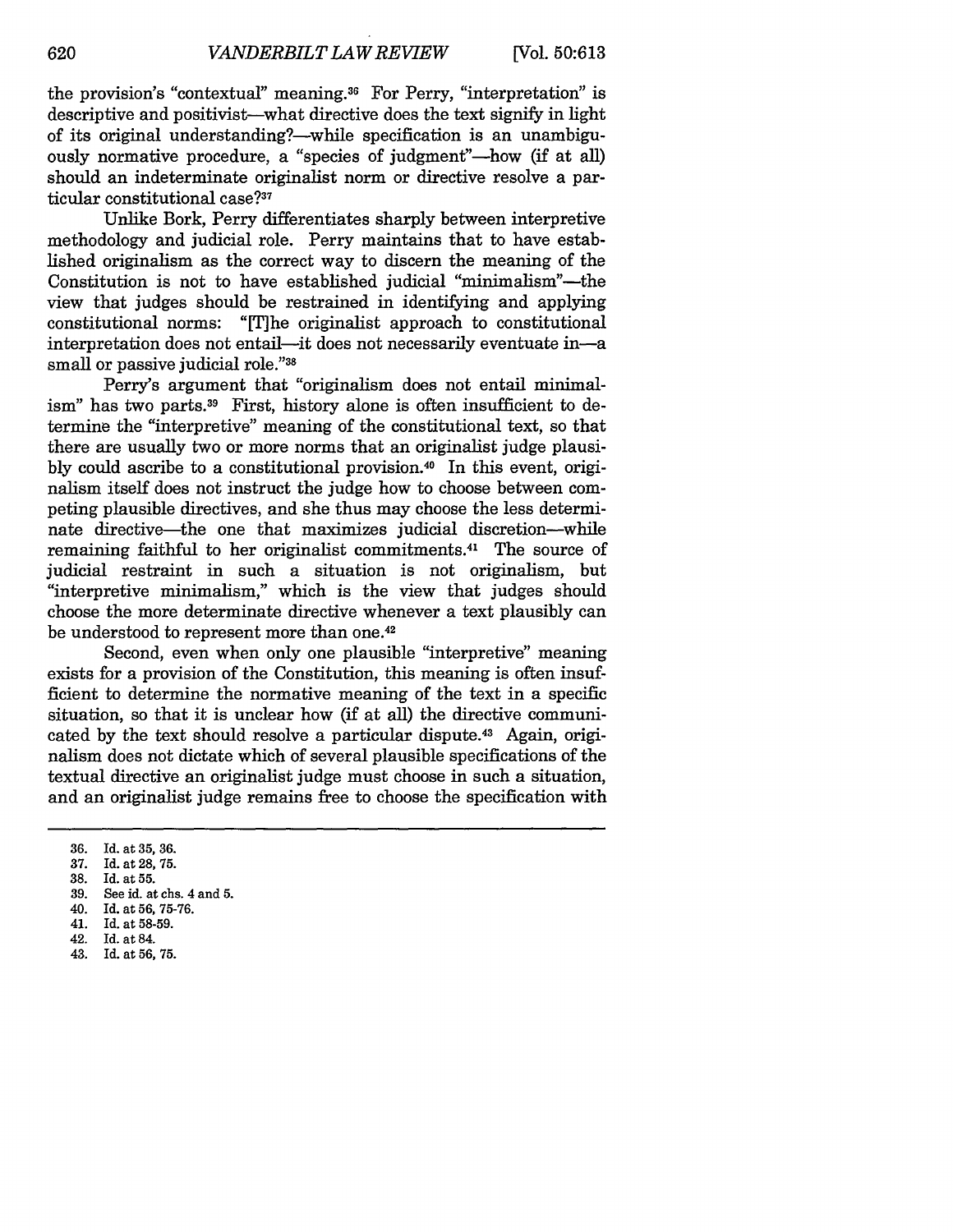the greatest breadth and impact. Indeed, Perry argues that originalism only dictates how to "interpret" the constitutional text, and has nothing whatsoever to do with specifying the constitutional meaning identified by "interpretation":

[O]riginaism... is a position about the proper judicial approach to the interpretive inquiry. It bears emphasis that originalism is not a position about the proper judicial approach to the second of those inquiries: the *normative* inquiry, the inquiry into what shape to give, in a particular context, an indeterminate directive represented... by a particular provision of the constitutional text.<sup>44</sup>

As with "interpretation" of the constitutional text, the source of judicial restraint in applying constitutional norms is not originalism, but "normative minimalism"-the view that judges should defer to the judgment of the political branches in specifying the meaning of constitutional norms when they are concretized in particular situations or controversies. <sup>45</sup>

#### III. GADAMER'S CRITIQUE OF METHOD

#### *A. Science, Kant, and Their Epistemological Challenge to the Human Sciences*

Despite their differences over the appropriate breadth of judicial power to apply the original understanding in particular cases, both Bork and Perry methodologically separate cognitive from normative interpretation. Both of them view determination of the originalist meaning of a constitutional text as an interpretive step prior to, and distinct from, application of that meaning to a particular situation. Bork's argument, for example, assumes that the derivation of constitutional principle from the original understanding is separate from the subsequent application of that principle to the facts of a particular case.<sup>46</sup> Perry's differentiation of interpretation and specification results in an identical separation of the cognitive and the nor-

<sup>44.</sup> Id. at 28.

<sup>45.</sup> Id. at 87-90.

<sup>46. &</sup>quot;Having derived and defined the principle to be applied, [the judge] must apply it consistently and without regard to his sympathy or lack of sympathy with the parties before him." Bork, *Tempting of America* at 151 (cited in note 17). See also id. at 143 (arguing that for judges meaningfully to be bound by law, the law must have "a meaning independent of our own desires").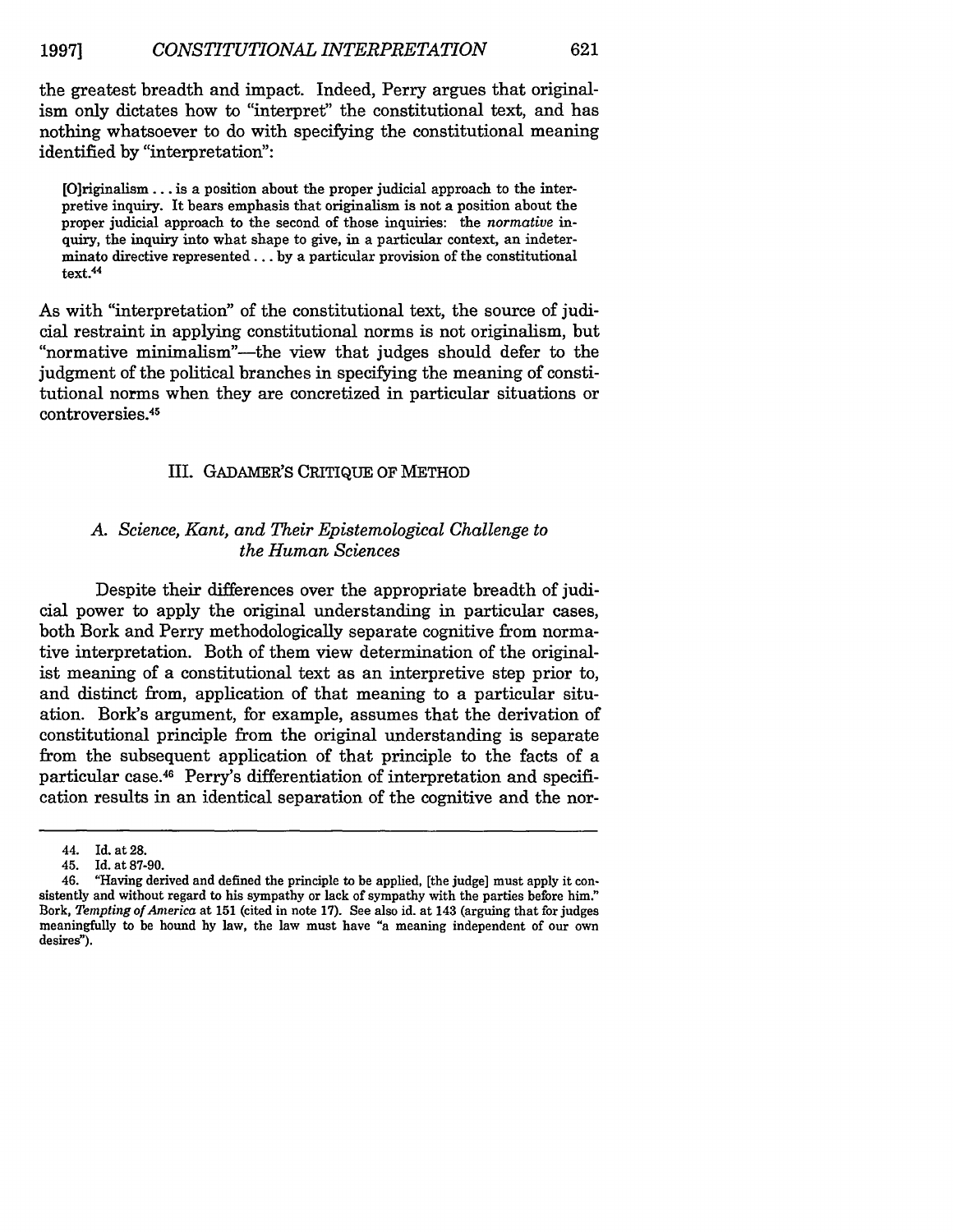mative, made even sharper because specification does not share originalist premises with "interpretation" as derivation and application do in Bork's methodology.47 Thus, both Perry and Bork assume that the original understanding has an existence apart from the cases to which it is applied.

In *Truth and Method,* Gadamer criticized the distinction between cognitive and normative interpretation, the very distinction on which both Bork's and Perry's respective accounts of constitutional interpretation depend. *Truth and Method* is a lengthy treatise the intricately related parts of which cannot be adequately summarized here.<sup>48</sup> Its general target is the Enlightenment idea that knowledge about the world lies exclusively within the domain of scientific methodology.49 According to Gadamer, the essence of Enlightenment thought was its vigorous criticism of the influence of tradition and dogmatic authority in the search for truth.50 The noticeable result of this criticism was the abandonment of authority and tradition-indeed, of all "pre-judgments" or prejudices-as the principal means of identifying truth and the installment of reason in their place:

In general, the Enlightenment tends to accept no authority and to decide everything before the judgment seat of reason. Thus the written tradition of Scripture, like any other historical document, can claim no absolute validity; the possible truth of the tradition depends on the credibility that reason accords it. It is not tradition but reason that constitutes the ultimate source of all authority.<sup>51</sup>

48. For a concise summary of Gadamer's argument, see Grondin, *Philosophical Hermeneutics* ch. VI (cited in note 12).

49. See Weinsheimer, *Gadamer's Hermeneutics* at 17, 28, 41 (cited in note 12). Gadamer states:

Ultimately, it has always been known that the possibilities of rational proof and instruction do not fully exhaust the sphere of knowledge....

Gadamer, *Truth and Method* at 23-24 (cited in note 10).

<sup>47. &</sup>quot;[T]he problem [of constitutional interpretation] is deciding what the text means in two senses: first, deciding what directive the text, as originally understood, represents, and, second, deciding what that directive means, what it requires, in the context of the conflict to be resolved.... A judge simply cannot do the latter until she has first done the former." Perry, *Constitution in the Courts* at 35 (cited in note 4). See also id. at 37 *("Before* the directive the text was meant to represent can be 'understood'rapplied'... the directive the text was meant to represent must be identified. Before the normative inquiry, the interpretive inquiry.").

We... must laboriously make our way back into this tradition by first showing the difficulties that result from the application of the modern concept of method to the human sciences. Let us therefore consider how this tradition became so impoverished and how the human sciences' claim to know something true came to be measured by a standard foreign to it-namely the methodical thinking of modern science.

<sup>50.</sup> Gadamer, *Truth and Method* at 270-72 (cited in note 10).

<sup>51.</sup> Id. at 272.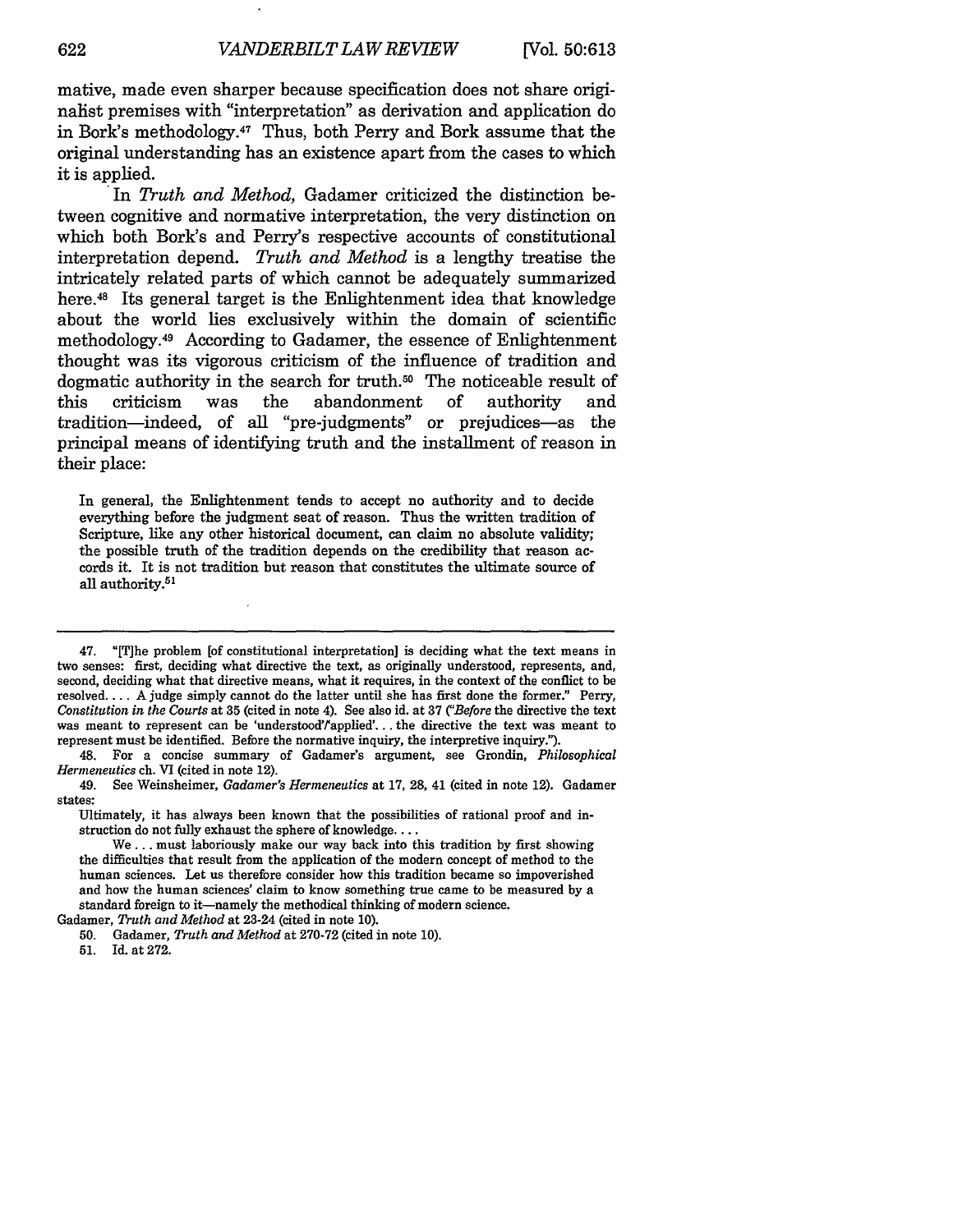Scientific method exemplified this Enlightenment "prejudice against prejudice."52 The distinctive attribute of scientific method is its rigorous separation of the investigator from the object of investigation.53 The validity of the results of scientific investigation is not understood to depend on either the identity of the investigator or the consistency of the results with conventional wisdom about the subject matter. Rather, the validity of the results depends on the validity of the procedure used to generate them. "What makes modern scholarship scientific," argues Gadamer, "is precisely the fact that it objectifies tradition and methodically eliminates the influence of the interpreter and his time on understanding.... [A]ccording to this view, science claims to remain independent of all subjective applications by reason of its method."54 In other words, a valid method purports to objectify the process of obtaining knowledge by yielding true results regardless of who employs the method.<sup>55</sup> Consequently, method was thought to have freed scientific investigation from the biases of tradition and authority against which Enlightenment thinkers so vigorously fought.<sup>56</sup>

The emergence of method in the natural sciences had ominous consequences for the "moral" or "human" sciences: law, literature, and theology. In the human sciences, knowledge had long been thought to depend on the cultivation of a proper sense of community, judgment, and taste.<sup>57</sup> For example, nineteenth-century German sci-

Weinsheimer, *Gadamer's Hermieneutics* at 168 (cited in note 12)

55. Weinsheimer points out that this view of science as neutral and value-free investigation of the world is no longer considered tenable by most contemporary historians and philosophers of science. See Weinsheimer, *Gadamer's Hermeneutics* at 15-32 (cited in note 12). See also Robert P. Crease, *The Play of Nature: Experimentation as Performance* (Indiana U., 1993); Thomas S. Kuhn, *The Structure of Scientific Revolutions (U.* of Chicago, 2d ed. 1970).

56. See Gadamer, *Truth and Method* at 182 (cited in note 10) ("[T]he enemy against which the new science of nature has to assert itself is the knowledge gained from Scripture and authorities. By contrast, the essence of the new science consists in its special methodology, which leads through mathematics and reason to an insight into what is intelligible in itself.").

57. Id. at 19-40. This sense was thought to be achieved through *Bildung,* a complex German concept defined by Herder as the "rising up to humanity through culture." Id. at 10. According to Gadamer, *Bildung* is "intimately associated with the idea of culture and designates primarily the properly human way of developing one's natural talents and capacities." Id. See

<sup>52.</sup> Id. at 270-71.

<sup>53.</sup> See id. at 4 ("The use of the inductive method is **...** free from all metaphysical assumptions and remains perfectly independent of how one conceives of the phenomena that one is observing.").

<sup>54.</sup> Id. at 333. Weinsheimer adds:

A prejudice may be quite correct, but the Enlightenment considered all prejudices (that is, all pre-judgments predetermined by tradition) as false because it was willing to call true only those judgments that had received the imprimatur of method. The only certainty derived from methodological certification, and any certainty that had not passed the test of doubt was deemed not only uncertain but at least provisionally false.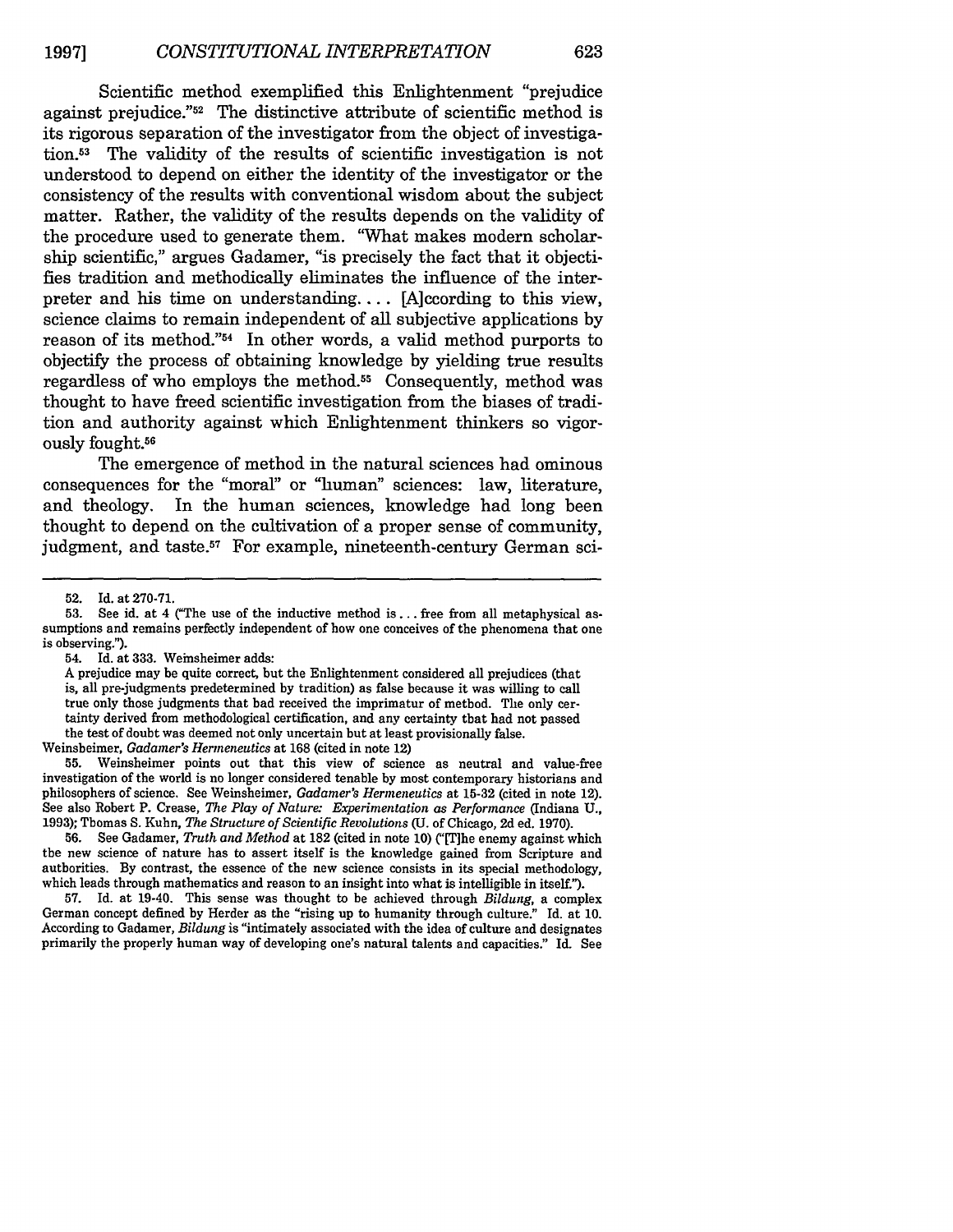entist Hermann Helmholtz described knowledge in the human sciences as the result of "an unconscious process" requiring "a kind of tact" as well as "a well-stocked memory and the acceptance of authorities."58 The true meaning of a text was not understood to depend on proper application of an impersonal method. To the contrary, it was precisely a developed aesthetic sense in the interpreter that was thought to enable the discernment of a text's true meaning.59 In short, the human sciences were a way of knowing built upon ability rather than method.<sup>60</sup>

At the same time that method was emerging as the means of discovering truth and knowledge, Kant was demonstrating the subjective dimension of aesthetics in his *Critique of Judgment.* Kant established that the knowledge given by aesthetics constituted knowledge of the interpreter, not knowledge of the artistic or textual object, thereby divesting aesthetic sense, and by extension the human sciences, of authority as a way of knowing the world, and leaving epistemology to the natural sciences. $61$  Whereas the humanistic concepts of judgment and taste "had previously possessed a *cognitive* function," writes Jean Grondin, Kant's critique "subjectivized and aestheticized judgment and taste and (what amounts to the same thing) denied it any cognitive value. Whatever did not measure up to the standards of the objective and methodical natural sciences, was thereafter considered merely 'subjective' and 'aesthetic'—that is, excommunicated from the realm of hard knowledge."62

The objectification of knowledge by method and the subjectification of aesthetics by Kant combined to make the human

also Weinsheimer, *Gadamer's Hermeneutics* at 69 (cited in note 12) ('Originating in medieval mysticism, Bildung first suggests cultivating the image... of God in man; and the post-Renaissance usage of the term retains the sense of full, almost supernatural, realization of human potential.").

**<sup>58.</sup>** Gadamer, *Truth* and *Method* at **5** (cited in note 10).

**<sup>59.</sup>** See id. at 27-29 (describing the Pietists' belief that scriptural and all other knowledge stemmed from the *sensus communis);* id. at 37-38 (elaborating the historical concept of taste as a "mode" or "way of knowing").

<sup>60.</sup> See id. at 31 ("[Judgment] cannot be taught in the abstract but only practiced from case to case, and is therefore more an ability like the senses. It is something that cannot be learned, because no demonstration from concepts can guide the application of rules.").

<sup>61.</sup> Id. at 40-43, 97; Weinsheimer, *Gadamer's Hermeneutics* at 65-66, **81** (cited in note 12). Some confusion arises over the fact that Kant believed the aesthetic senses were "subjective"—that is, they constituted knowledge of the interpreter rather than knowledge of the work of art—yet "universal"—they functioned in the same way in every person. As Gadamer points out, this "universality of taste" is not the same as "empirical universality." While the "universality of taste" does tell something about the artistic object, it does so only through the interpreter. See Gadamer, *Truth and Method* at 37 (cited in note 10).

<sup>62.</sup> Grondin, *Philosophical Hermeneutics* at 109-10 (cited in note 12).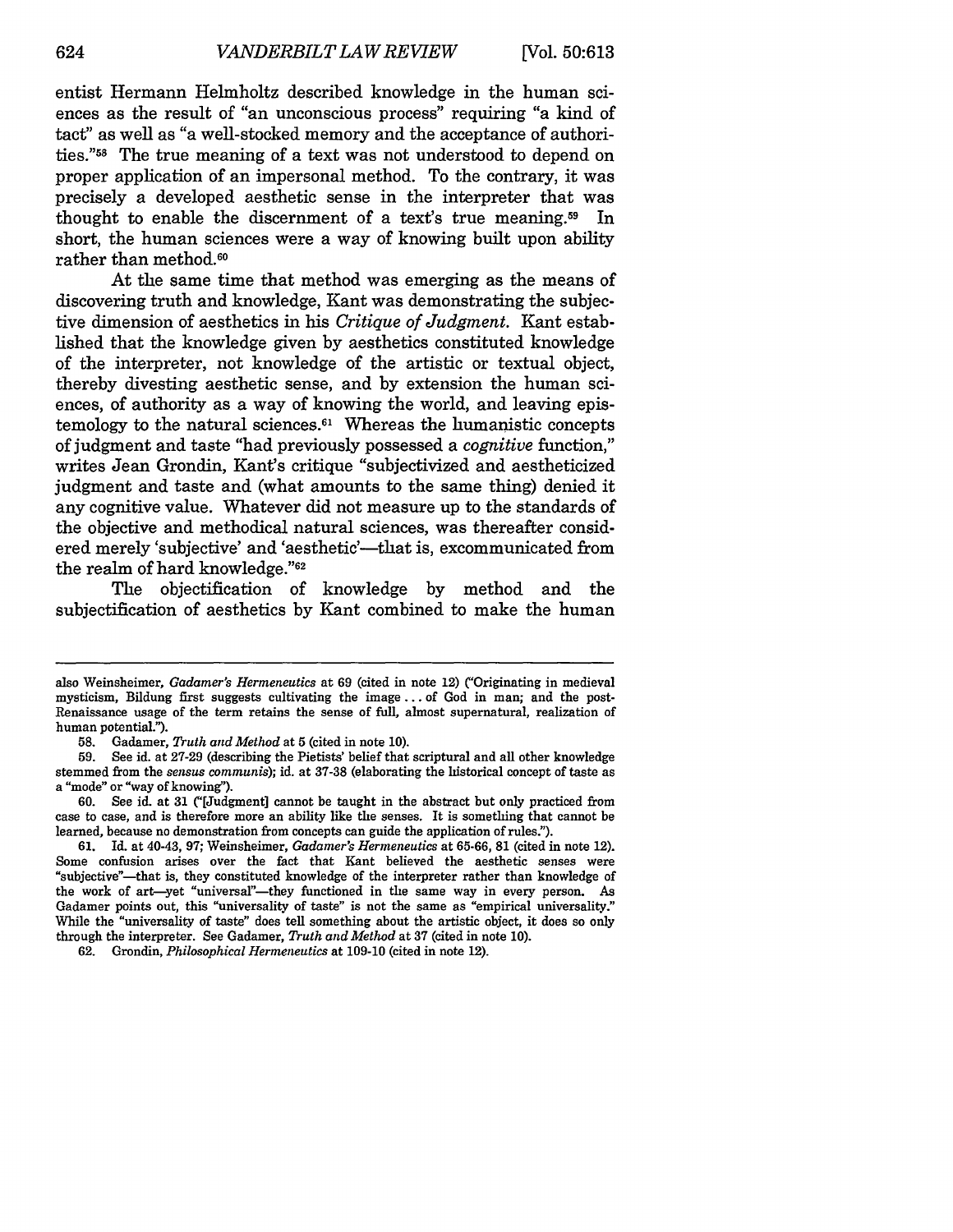sciences appear wholly inadequate as a means of discovering truth.<sup>63</sup> For the human sciences to retain their status as sources of knowledge in this intellectual environment, they needed a general method of interpretation modeled after the methods used in the natural sciences. 64 A general method, it was thought, would put the insights gained from interpretation in the human sciences on the same epistemological footing as the results of investigation in the natural sciences.<sup>65</sup> The development of such a method was the principal preoccupation of Romantic hermeneutics in the nineteenth century. <sup>66</sup>

#### *B. Heidegger, Gadamer, and the "Problem of Application"*

The ontological premises of the Romantic impulse to develop a science of interpretation were challenged by Martin Heidegger in *Being and Time.*<sup>67</sup> Heidegger rejected as "superficial" and "formal" the separation of subject and object that forms the principal premise of the scientific method.68 Heidegger argued instead that human beings have a constant, prior, and inevitable involvement with those things in the world which they seek to understand.<sup>69</sup> Any effort at

64. Id. at 3-4, 6-7. Some Romantics, such as Droysen, argued that although the human sciences needed a methodology to establish their epistemological credentials, such a methodology need not be modeled on natural science. Id. at 6. Others, such as Dilthey, argued for the epistemological independence of the human sciences, but somewhat paradoxically remained strongly committed to the epistemological model of method in the natural sciences. Dilthey thus argued that the human sciences required a method distinct from scientific method, yet modelled his human sciences method on the methods of the natural sciences. Id. at 7-8.<br>65. See Grondin. *Philosophical Hermeneutics* at 6.110 (cited in note 12).

**66.** See id. at ch. IV.

**68.** Id. at 86-87. See also Allen Thiher, *Words in Reflection: Modern Language Theory and Postrnodern Fiction* **38 (U.** of Chicago 1984) *("Being and Time* seeks to show that our experience of the world is not based on any subject-object dichotomy.").

69. See Heidegger, *Being and Time* at 190-91 (cited in note 67) ("[When something within-the-world is encountered as such, the thing in question already has an involvemenet which is disclosed in our understanding of the world"). See also id. at 89 ("When *Dasein* ['Being" or "Being-there"] directs itself towards something and grasps it, it does not somehow first get out of an inner sphere in which it has been proximally encapsulated, but its primary kind of Being is such that it is always 'outside' alongside entities which it encounters and which belong to a world already discovered."); Thiher, *Words in Reflection* at 39 (cited in note 68) ('Dasein-being-there-stresses by its form that man is always already present in the world and not separated from it as mind from matter or subject from object.").

<sup>63.</sup> Gadamer, *Truth and Method* at **5,** 271 (cited in note 10); id. at 84 ("The shift in the ontological definition of the aesthetic toward the concept of aesthetic appearance has its theoretical basis in the fact that the domination of the scientific model of epistemology leads to discrediting all the possibilities of knowing that lie outside this new methodology ['fiction'!]." (brackets in original)). Gadamer continues: "Is there to be no knowledge in art? Does not the experience of art contain a claim to truth which is certainly different from that of science, but just as certainly is not inferior to it? This can hardly be recognized if, with Kant, one measures the truth of knowledge by the scientific concepts of knowledge and reality." Id. at 97.

**<sup>65.</sup>** See Grondin, *Philosophical Hermeneutics* at **6,** 110 (cited in note 12).

**<sup>67.</sup>** Martin Heidegger, *Being and Time* (Harper **&** Row, **1962).**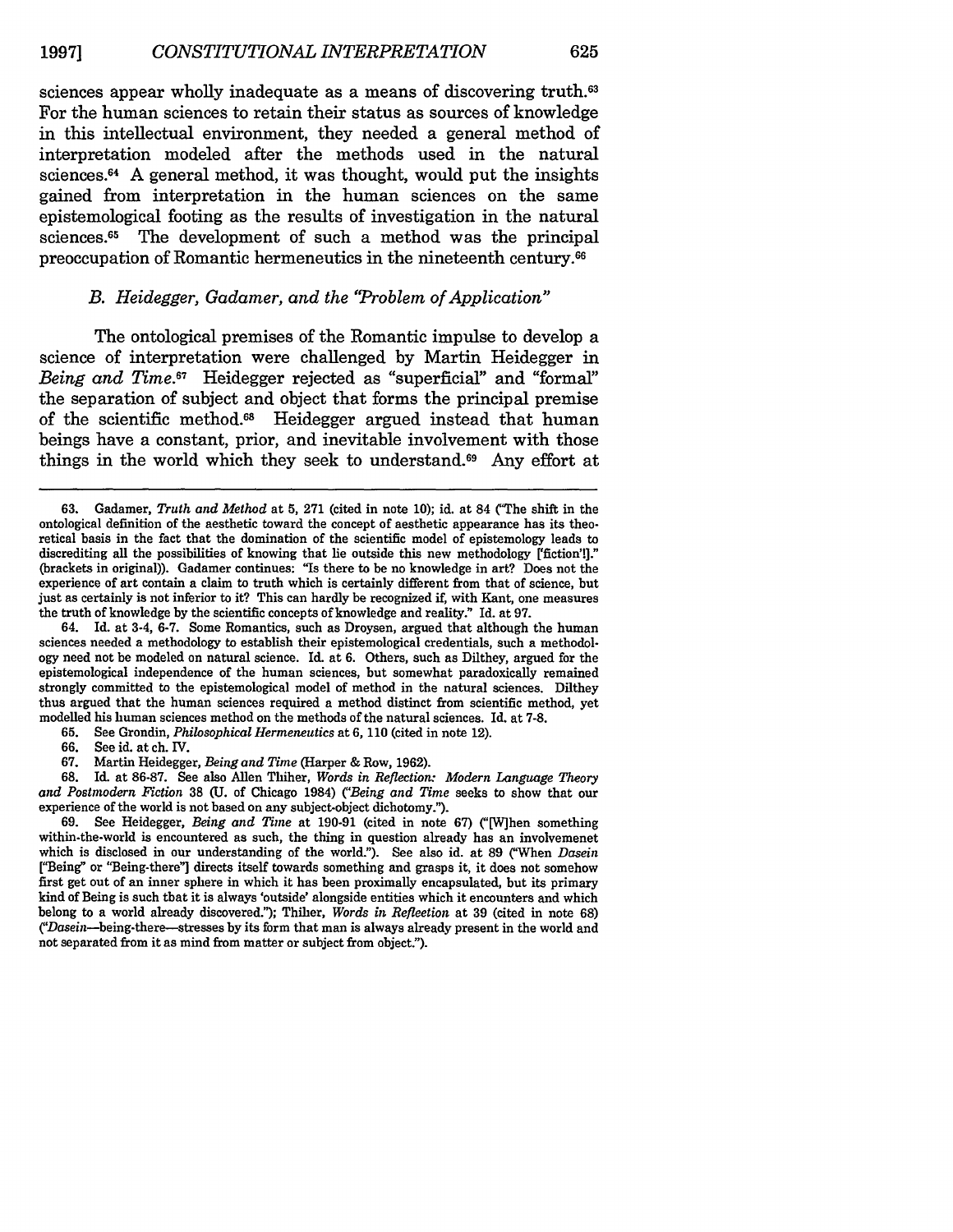understanding is affected by the weight and influence of this prior involvement. When we try to understand something, we cannot help but "project" certain interpretive possibilities onto what we seek to understand as the result of our prior involvement in the world. At the same time, these possibilities are themselves conditioned by the way in which interpretive possibilities have been projected in the past.<sup>70</sup> These projections of meaning constitute what Heidegger called the "fore-structure of understanding."7 For Heidegger, interpretation in any given context consists of working out the possibilities of meaning implicit in this fore-structure.<sup>72</sup> The point is nicely summarized by Grondin:

[lit is not the case that first there are naked things "out there" which are subsequently given a certain coloring by our "subjective" and circumspective understanding. On the contrary, what is primarily there is precisely our involvement in the world, which takes the form of interpretive projects.... Correlative to the factical and therefore fundamentally projective forestructure of understanding is that it always finds itself within pregiven perspectives that guide its expectations of meaning.<sup>73</sup>

Elaborating the hermeneutical implications of Heidegger's fore-structure of understanding, Gadamer seeks to show that understanding the meaning of texts in the human sciences is precisely the result of this fore-structure. Understanding occurs as a result, not of the separation of human beings from the texts they seek to understand, but of their unavoidable prior involvement with such texts:

A person who is trying to understand a text is always projecting. He projects a meaning for the text as a whole as soon as some initial meaning emerges in the text. Again, the initial meaning emerges only because he is reading the text with particular expectations in regard to a certain meaning. Working out

<sup>70.</sup> See Heidegger, *Being and Time* at 184-85 (cited in note 67). See also Georgia Warnke, *Gadamer: Hermeneutics, Tradition and Reason* 38 (Polity, 1987) ("[The past acquires its meaning in light of present experiences and anticipations while the meaning of the present and anticipation of the future are conditioned by the way in which the past has been understood.").

<sup>71.</sup> Heidegger, *Being and Time* at 151-52 (cited in note 67).

<sup>72.</sup> Id. at 188-89.

**<sup>73.</sup>** Grondin, *Philosophical Hermeneutics* at **95** (cited in note 12). Grondin states elsewhere:

According to Heidegger, *Dasein* already finds itself immersed in possibilities of understanding, that is, more or less conscious projects whose function it is to forestall a potentially threatening course of events. In order to stay afloat in this world in which we are and feel "thrown into," our understanding clings to different possibilities of being and behaving that represent as many interpretive, caring or "fore-caring".. **.** anticipations on the world. Before we become aware of it, we find ourselves entangled in historical perspectives and ways of understanding the world (and thus ourselves since we are essentially, following Heidegger, "beings-in-the-world").

Jean Grondin, *Sources of Hermeneutics* **51-52** (State **U.** of New York, **1995)**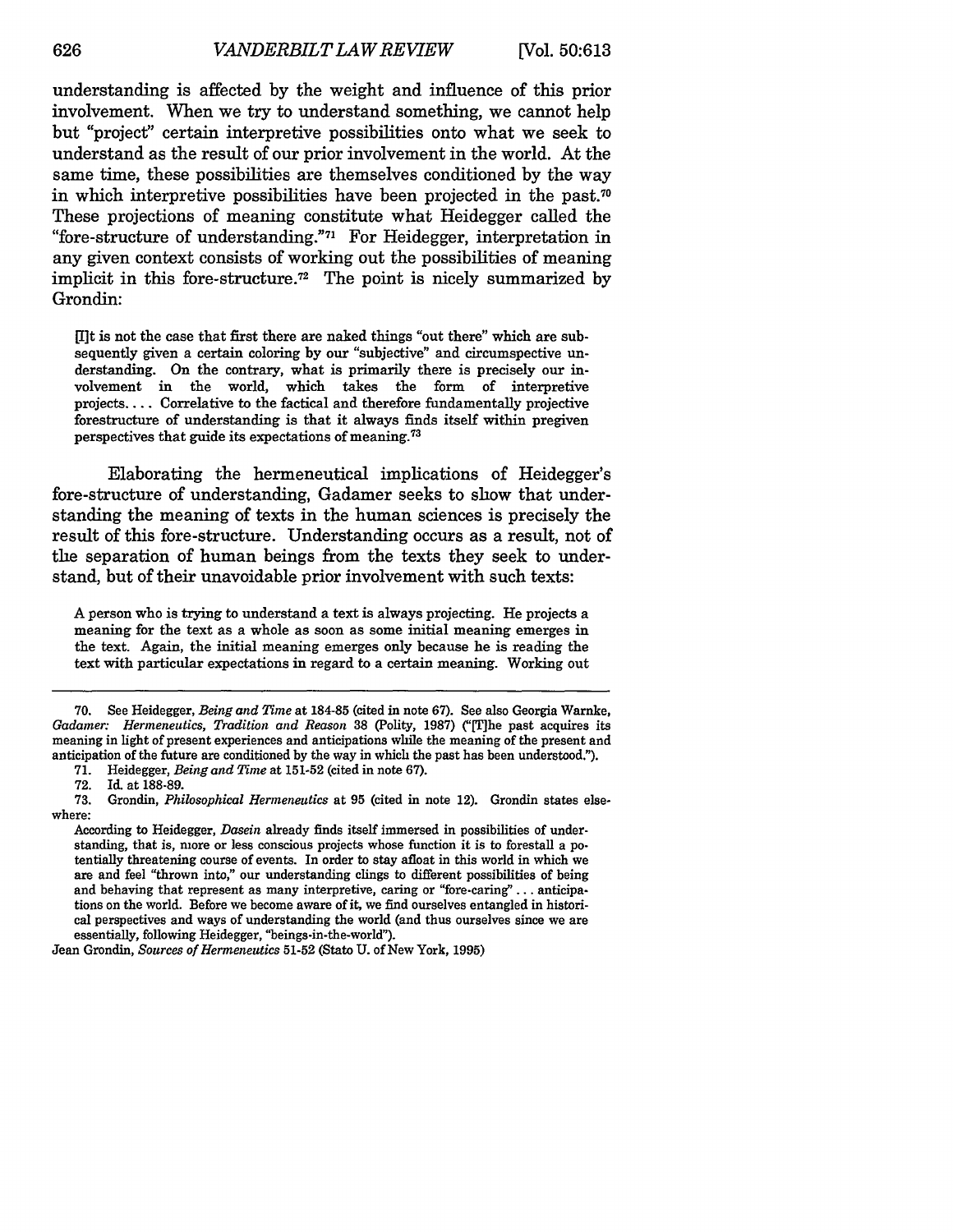this fore-projection, which is constantly revised in terms of what emerges as he penetrates into the meaning, is understanding what is there. <sup>74</sup>

The conceptual heart of Gadamer's argument is a section entitled "The Hermeneutic Problem of Application."<sup>75</sup> Gadamer here maintains that "understanding always involves something like applying the text to be understood to the interpreter's present situation."<sup>76</sup> For Gadamer, there is no such thing as understanding the abstract meaning of a text-that is, the text's meaning apart from the situation in which it is to be applied. For Gadamer, the meaning of a text is always already shaped by the tradition in which it is embedded-those situations in which the text has previously been applied-and its apparent relevance to the problem faced by the interpreter.

Consider, for example, the question whether *Huckleberry Finn* is a racist text. As Georgia Warnke has pointed out, this "is a question posed from a contemporary point of view."77 Questions of racism can only arise in a society which holds to the ideal that race ought to be irrelevant to judgments about a person's moral worth. Thus, whether particular books or other works were "racist" could not have been asked in the nineteenth century, which generally believed that African Americans were "naturally" inferior.<sup>78</sup> Moreover, one cannot simply read *Huckleberry Finn* and determine its meaning apart from the question whether this meaning would now be considered racist, because the question conditions the reading, and thus the meaning. <sup>79</sup> In short, the fore-structure of understanding means that a text is understood only when it is applied in a particular situation.<sup>80</sup>

In introducing his argument for the unity of understanding and application, Gadamer draws a helpful analogy between textual

Just as the recipient of a letter understands the news that it contains and first sees things with the eyes of the person who wrote the letter-i.e., considers what he writes as true, and is not trying to understand the writer's peculiar opinions as such-so also do we understand traditionary texts on the basis of expectations of meaning drawn from our own prior relation to the subject matter.

Id. at 294.

- 75. Id. at 307-11.
- Id. at 308.

<sup>74.</sup> Gadamer, *Truth and Method* at 267 (cited in note 10). Gadamer adds:

<sup>77.</sup> Warnke, *Hermeneutics, Tradition and Reason* at 96 (cited in note 70).

<sup>78.</sup> See Robin West, *Narrative, Authority, and Law* 128-29 **(U.** of Michigan, 1993) (stating that given the pervasive nineteenth-century view that African Americans were morally inferior as a group, the question what African Americans did to merit condemnation "is not just *unanswerable"* but *"unaskable").*

<sup>79.</sup> Warnke, *Hermeneutics, Tradition and Reason* at 96 (cited in note 70).

<sup>80.</sup> Gadamer, *Truth and Method* at 309 (cited in note 10).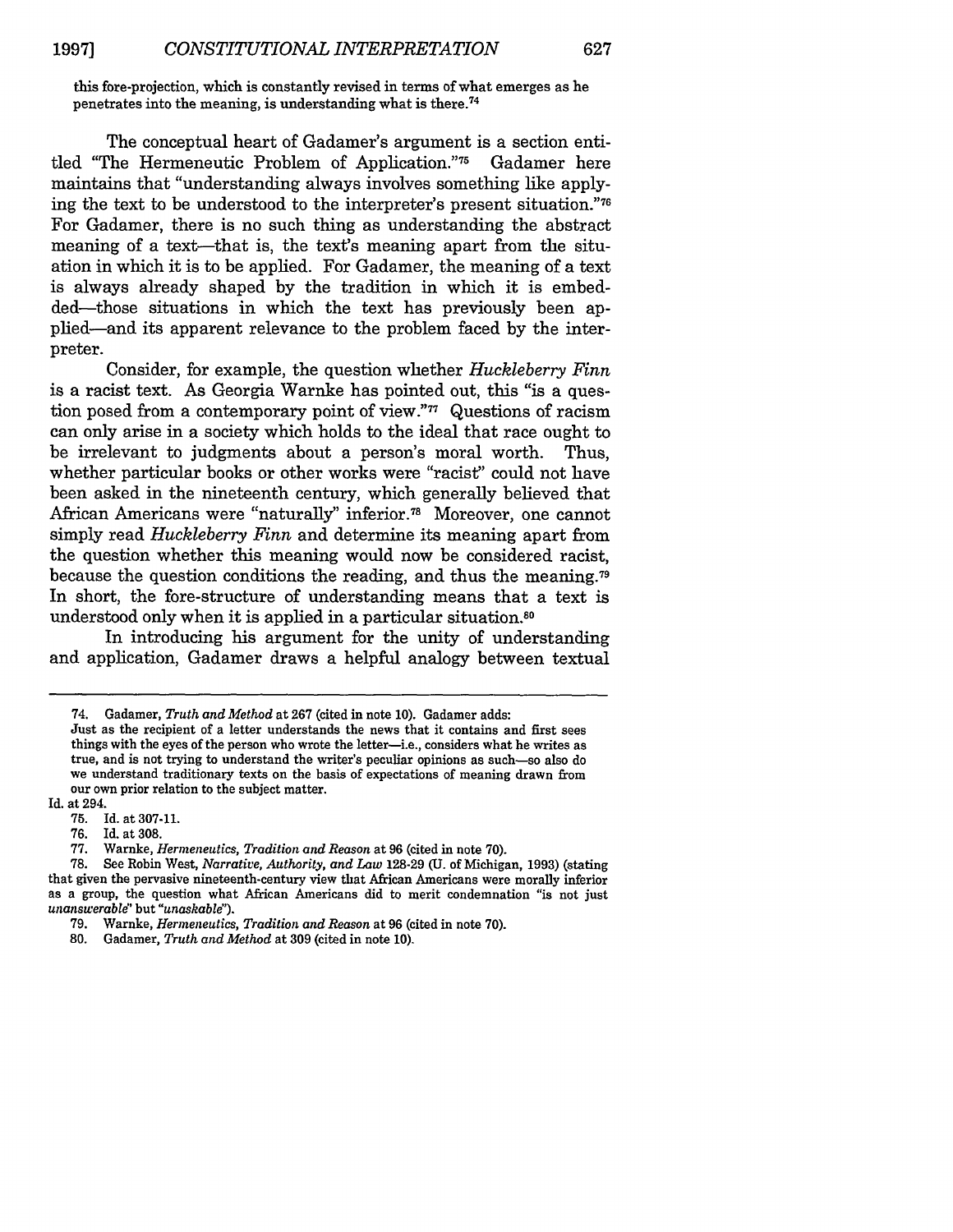understanding and the identification of the good in Aristotelian ethics. Aristotle constructed an ethics that defined the good in terms of human action. Plato's ethics, in contrast, sought to identify the good through metaphysics.81 In Aristotelian ethics, the goal of moral knowledge is to ascertain what a particular situation requires of the human actor.<sup>82</sup> In other words, ethics is not a matter of applying an abstract rule in a particular situation, of "applying something to something," in David Hoy's words, "but is rather a question of perceiving what is at stake in a given situation."83 This conception of ethics has two important implications. First, knowledge that is not or cannot be applied in a concrete situation is ethically meaningless.<sup>84</sup> Second, moral knowledge cannot be conceptually separated from the concrete situation out of which such knowledge arises.85 This is true because moral knowledge is not objective, but experiential; it is the kind of knowledge yielded by one's experience of the concrete situation.<sup>86</sup>

Gadamer maintains that legal interpretation exemplifies the identity of understanding and application illustrated by Aristotelian ethics. For Gadamer, it makes no sense to speak in terms of abstract legal meaning; the interpreter of a law understands that law only in terms of the cases in which the law has been and is being applied.<sup>87</sup> Accordingly, legal meaning does not exist outside of the concrete situations in which law has been and must be applied. To be understood at all, the legal text "must be understood at every moment, in every concrete situation, in a new and different way. Understanding

**<sup>81.</sup>** Id. at 312.

<sup>82.</sup> Id. at 313.

<sup>83.</sup> David Couzens Hoy, *The Critical Circle Literature, History, and Philosophical Hermeneutics* **58** (U. of California, 1978).

<sup>84.</sup> Gadamer, *Truth and Method* at 313 (cited in note 10). 'Moral knowledge can never be knowable in advance like knowledge that can be taught." Id. at 321.

<sup>85. &</sup>quot;What is right, for example, cannot be fully determined independently of the situation that requires a right action from me." Id. at 317. See also id. ("The task of making a moral decision is that of doing the right thing in a particular situation-i.e., seeing what is right within the situation and grasping it.").

<sup>86.</sup> Id. at 322. See also id. at 314 ("[M]oral knowledge, as Aristotle describes it, is clearly not objective knowledge-i.e., the knower is not standing over against a situation that he merely observes; he is directly confronted with what he sees. It is something that he has to do").

<sup>87.</sup> Id. at 325. See id. at 309 *("A* law does not exist in order to be understood historically, but to be concretized in its legal validity by being interpreted."). Scriptural interpretation is another exemplar. See Weinsheimer, *Gadamer's Hermeneutics* at 185-86 (cited in note 12) ('Law and Scripture cannot be understood merely aesthetically or merely historically because their claim on the present, their claim to be applicable, is part of what they are.").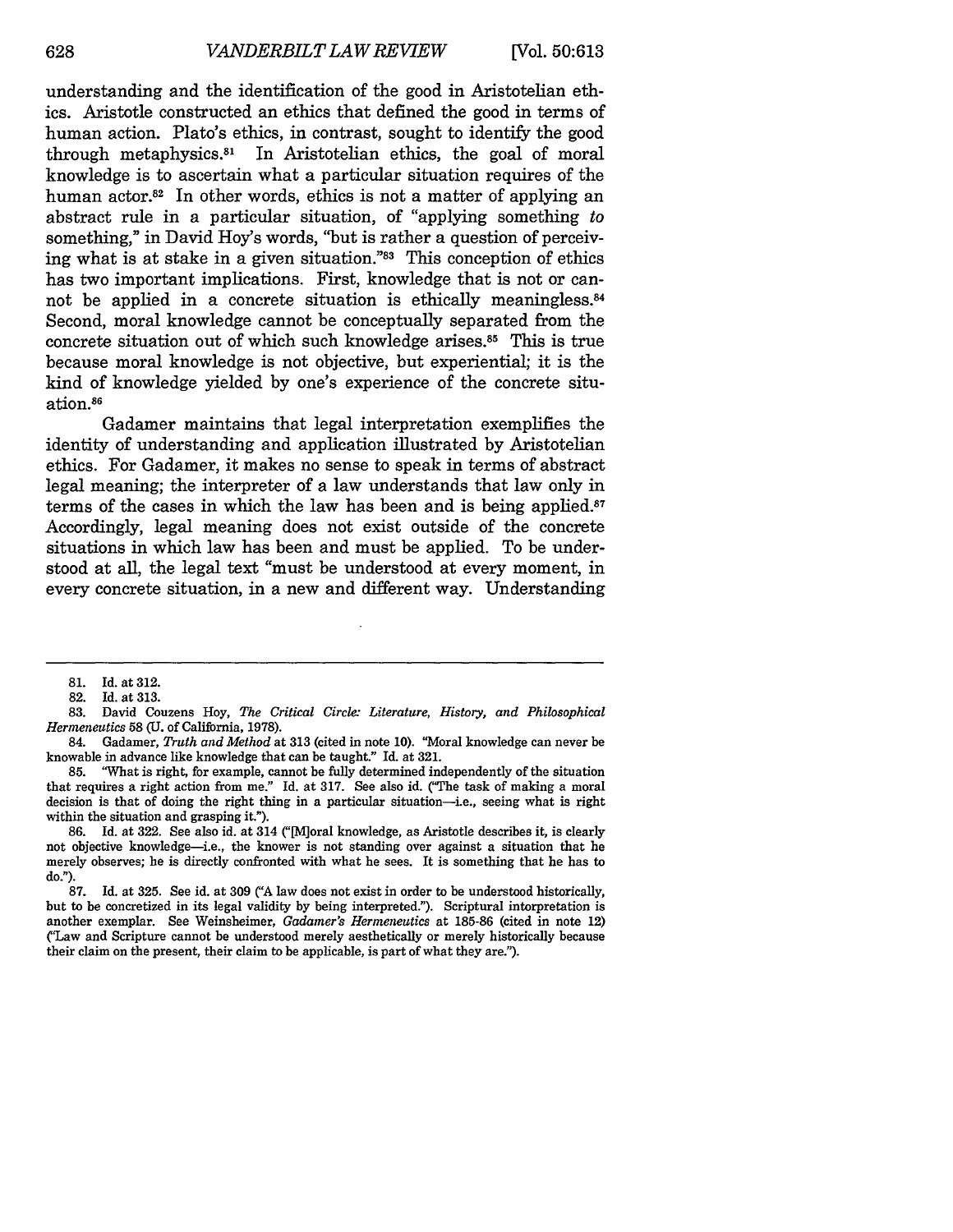here is always application."88 Again, Warnke gives a helpful example: If one wants to determine whether the Fourth Amendment prohibits wire-taps, one has to know how the Amendment has been applied in previous cases. At the same time, the understanding of an "illegal search" under the Fourth Amendment will be affected by the determination whether wire-taps are considered illegal. "We thus do not have a purely exegetical knowledge of the meaning of an unlawful search which we can then apply to wire-tapping; rather, our knowledge of what an unlawful search is already involves application."<sup>89</sup> In Gadamer's view, therefore, there is no difference between "cognitive" meaning--what does a legal text mean?--and "normative" meaning-how should this textual meaning be applied in a particular case?90 Meaning always-and only-arises out of application.

#### IV. PERRY'S PROBLEM WITH APPLICATION

Given Bork's open disdain for interdisciplinary legal scholarship,91 one should not be surprised to find that he makes no attempt to engage the arguments of *Truth and Method,* or of hermeneutics generally. Perry, however, does attempt to harmonize his account of constitutional interpretation with *Truth and Method,* denying that the distinction between "understanding" and "application" criticized by Gadamer is the same as Perry's distinction between "interpretation" and specification. In Perry's view, the need for "interpretation" is simply a consequence of the fact that the meaning of some constitutional provisions is not obvious; some interpretive work will be required to identify the norm or directive signified by the text.92 Perry sees Gadamerian understanding/application as being

<sup>88.</sup> Gadamer, *Truth and Method* at 308-09 (cited in note 10). See also id. at 329 (The work of interpretation is *to concretize* the law in each specific case-i.e., it is a work of *application.").*

<sup>89.</sup> Warnke, *Hermeneutics, Tradition and Reason* at 95-96 (cited in note 70). See also Hoy, *Critical Circle* at 54 (cited in note 83) ('Since understanding is always embedded in a situation, the problem is not one of fitting preconceived notions to a situation, but of seeing *in the situation* what is happening and, most important, what is to be done.").

<sup>90.</sup> See Warnke, *Hermeneutics, Tradition and Reason* at 95 (cited in note 70) (maintaining that Gadamer views "exegetical" interpretation-attempting to ascertain the meaning of a text apart from any potential applications-and "dogmatic" interpretation-interpreting a text according to a settled or traditional meaning-as essentially the same).

<sup>91.</sup> See Bork, *Tempting of America* at 134, 207 (cited in note 17) (lamenting that to understand modern legal scholarship "it would be necessary to read widely in moral philosophy, hermeneutics, deconstructionism, Marxism, and who-knows-what-will-come-nex').

<sup>92.</sup> Perry states: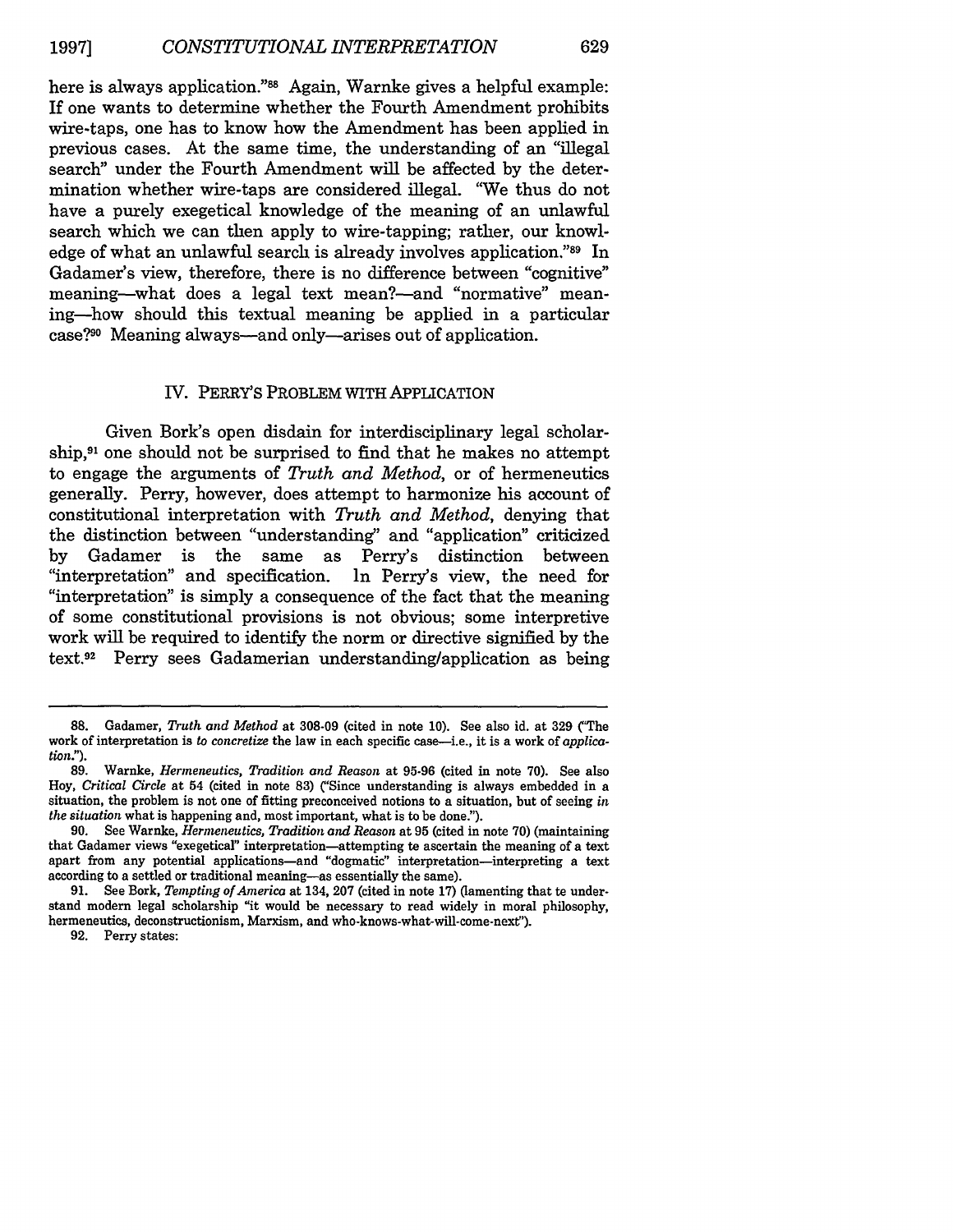part of constitutional specification—the process of deciding how the already-determined cognitive meaning of a constitutional text should be effectuated in a specific situation.<sup>93</sup> He purports to agree with Gadamer that understanding and application are the same, but nevertheless insists that in some cases the constitutional text must be "interpreted" before it can be applied: *"Before* the directive the text was meant to represent can be 'understood'/'applied'--which, pace Gadamer, is not two moves, but one—the directive the text was meant to represent must be identified. Before the normative inquiry, the interpretive inquiry."94

Although Perry attempts to reconcile his methodological separation of cognitive and normative meaning with Gadamer's critique, identifying "the directive the text was meant to represent" apart from the situation in which this directive is to be applied is precisely the kind of decontextualized exegetical procedure that Gadamer rejects as inconsistent with how human beings understand texts. Gadamer criticized this procedure in the work of Emilio Betti, a twentieth century Italian legal philosopher who wrote in the Romantic hermeneutical tradition. Betti, like Perry, argued that the determination of cognitive meaning and normative meaning are separate steps in the

[Specification] presupposes that there is no difference between understanding the *con. textual* meaning of a legal norm or directive and "applying" the norm, bringing it to bear, in the case at hand; to do the latter is to establish the contextual meaning of the norm (by specifying the norm).

Id. at 37. Elsewhere Perry insists on a distinction between specification of an indeterminate constitutional norm and "application" of a determinate one:

Whereas the process of applying a determinate directive is essentially deductive, the process of specifying an indeterminate directive is essentially nondeductive. A specification "of a principle for a specific class of cases is not a deduction from it, nor a discovery of some implicit meaning; it is the act of setting a more concrete and categorical requirement in the spirit of the principle, and guided both by a sense of what is practically realizable (or enforceable), and by a recognition of the risk of conflict with other principles or values."

Id. at **75** (quoting Neil MacCormick, *Reconstruction after Deconstructiow" A Response to CLS, 10* Oxford J. Legal Stud. 539, 548 (1990)). Since Perry insists that an indeterminate directive must first be "interpreted" before it can be specified in a particular context, it is likely that he understands "application" to include only the enforcement of a determinate directive. See Perry, *Constitution in the Courts* at **167** (cited in note 4) ("To specify a contextually indeterminate directive is one thing. To enforce ('apply') a contextually determinate directive-a directive already specified in the relevant context-is something else.").

94. Perry, *Constitution in the Courts* at 37 (cited in note 4).

<sup>[</sup>S]ome legal texts-not all, but some-are, to the Court, initially unintelligible (opaque, vague, ambiguous, etc.), in the sense that it is not initially clear to the Court what norm or directive the text represents or, pace originalism, was meant to represent. If it is not clear to the Court what directive a legal text was meant to represent, the Court must translate or decode the text: The Court must identify, or try to, the directive the text was meant to represent.

Perry, *Constitution in the Courts* at 37 (cited in note 4).

<sup>93.</sup> Perry comments: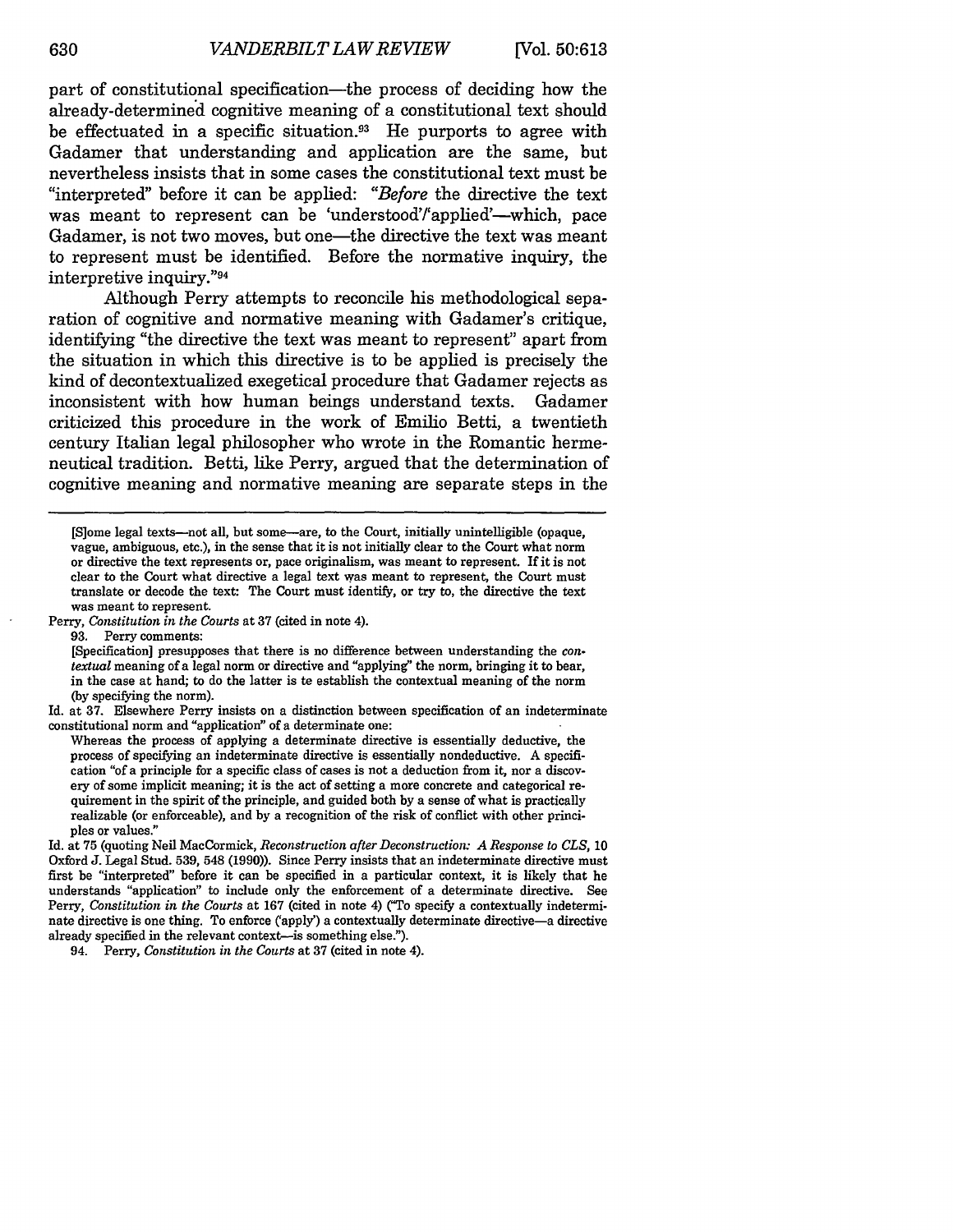interpretive process.<sup>95</sup> Betti, again like Perry, also argued that the cognitive meaning initially communicated by a legal text will often be too vague or ambiguous to resolve the legal conflicts presented by a particular case. In this event, Betti maintained that the cognitive meaning would need to be elaborated so that it could be profitably applied to specific situations. 96 In short, for both Betti and Perry legal interpretation requires identification of the cognitive meaning of a law with sufficient specificity that the law's normative meaning can be clarified subsequently by applying the cognitive meaning to the facts of the case at hand.

Gadamer suggests that the attempt to separate methodologically the cognitive from the normative meaning of a text is a consequence of the influence of Romantic hermeneutics, particularly the work of Friedrich Schleiermacher. The Pietist tradition<sup>97</sup> of scriptural

*Teoria generale* is a two-volume treatise which attempted to fulfill the Romantic dream of developing an epistemologically sound "science of interpretation." It has not been translated into English. A summary of the main points of the treatise appeared in German in 1962 as part of an essay by Betti providing a general critique of post-Heideggerian hermeneutics. This essay was subsequently translated into English. See Emilio Betti, *Hermeneutics as the General Methodology of the Geisteswissenschaften [Human Sciences]* **(J.C.B.** Mohr, 1962), in Joseph Bleicher, *Contemporary Herneneutics: Hermeneutics as Method, Philosophy and Critique* 51 (Routledge & Kegan Paul, 1980). Where they exist, I give parallel English citations to Betti's essay.

In addition, Betti's work is discussed in a number of secondary English sources. See, for example, Grondin, *Philosophical Hermeneutics* at 125-29 (cited in note 10); Palmer, *Interpretation Theory* at 46-59 (cited in this note); Hoy, 58 **S.** Cal. L. Rev. at 137-41 (cited in this note). See also E.D. Hirsch, Jr., *Validity in Interpretation* xii (Yale U., 1967) (acknowledging the influence of Betti and *Teoria generale* on Hirsch's work).

96. See Betti, 2 *Teoria generale §* 54 at 804, 807-08, 822 (cited in note 95); Betti, *Hernieneutics,* in Bleicher, *Contemporary Hermeneutics* at 83 (cited in note 95). Betti writes: IThe task of extracting from law (or custom) the decisional holding suited to the factual situation submitted to judgment normally comprises two successive operations, different from but logically connected to each other: *a)* the ascertainment of the existing legislative or custemary norms and of the categories of interests protected by them; and, where this does not sufficiently and unambiguously determine the precept to be applied, *b)* the further elaboration of the holding required for the decision of the case.

Betti, 2 *Teoria generale §* 55 at 819 (cited in note 95) (author's translation).

97. The Pietists comprised a school of eighteenth century interpretive thought which held that biblical texts had dual meanings: a literal, semantic meaning, and a transcending spiritual meaning. Hans W. Frei, *The Eclipse of Biblical Narrative: A Study in Eighteenth and Nineteenth* Century *Herieneutics* 38 (Yale U., 1974). Johann Jacob Rambach, for example, maintained that "[tihe inspiring activity of the Spirit is clearly distributed equally and evenly over the sacred pages and the hearts and minds of those who attend them properly," so that one ought to be able to discern "a spiritual sense above the ordinary grammatical and logical senses in at least some of the sacred words." Id. The Pietists believed that this spiritual meaning of the Bible was available to all those who read the Bible devoutly and with the Holy Spirit, rather

**<sup>95.</sup>** Emilio Betti, 2 *Teoria generale della interpretazione §* 54 at 802-04 (Giuliano Crif6, ed., Giuffr& 1955). See generally Grondin, *Philosophical Hermeneutics* at 127 (cited in note 12); Richard E. Palmer, *Hermeneutics: Interpretation Theory in Schleiermacher, Dilthey, Heidegger, and* Gadamer **58** (Northwestern U., 1969); David Couzens Hoy, *Interpreting the Law: Hernieneutical and Poststructuralist Perspectives,* **58 S.** Cal. L. Rev. 136, 137 (1985).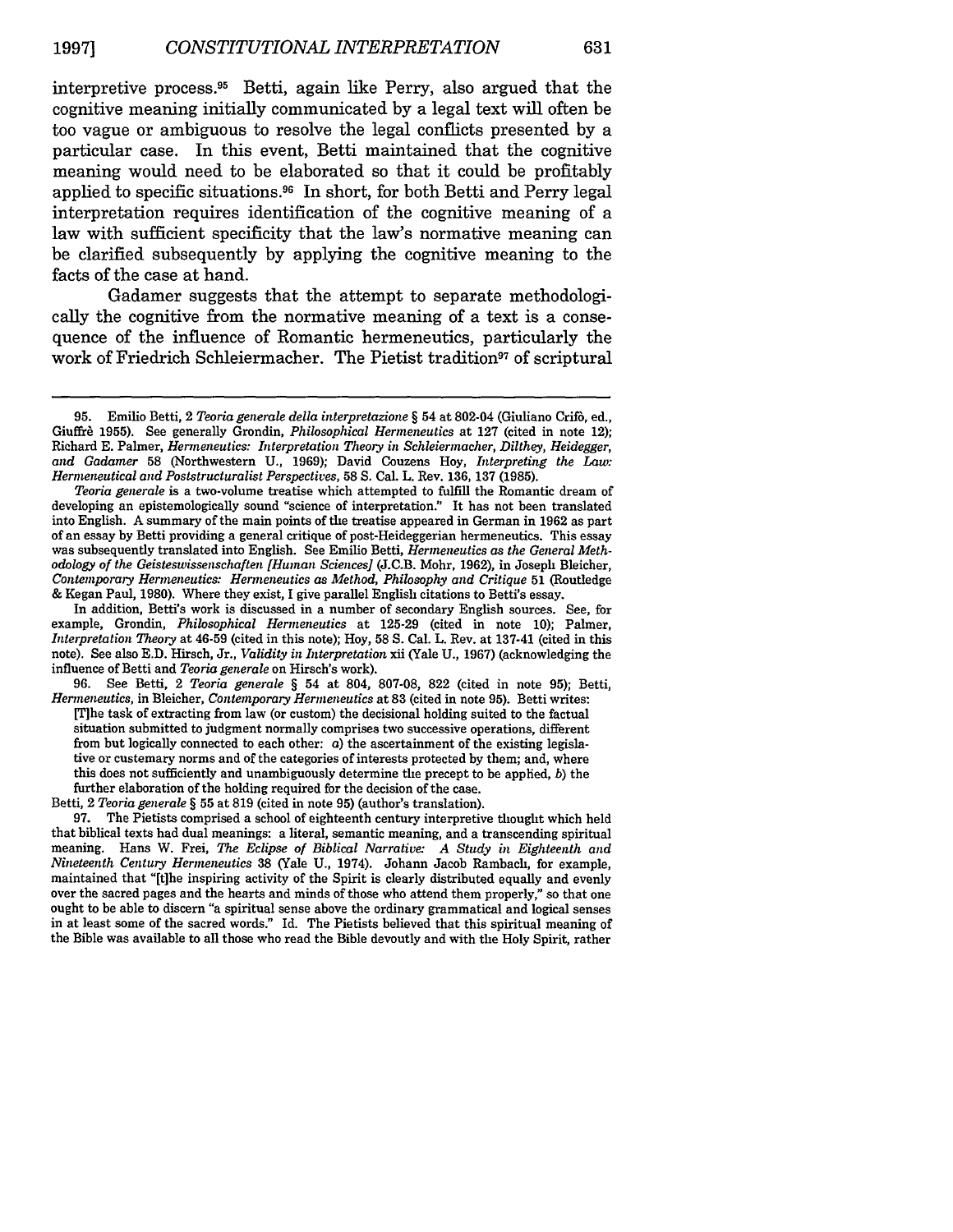interpretation originally divided the process of understanding into three moments or "subtleties": "understanding," the immediate grasp of the meaning of a text; "interpretation," the explication of a text when its meaning is not immediately clear; and "application," in which the understood or explicated text is applied to a particular situation.<sup>98</sup> For the Pietists, understanding was the normal consequence of reading a text, whereas interpretation was necessary when textual meaning was not immediately clear.<sup>99</sup>

Schleiermacher erased the distinction between understanding and interpretation, arguing that misunderstanding, not understanding, is the usual consequence of reading a text.<sup>100</sup> In other words, the obvious or apparent meaning of the text could not be taken uncritically as its true meaning. To the contrary, this "natural" meaning generally must be assumed incorrect. Interpretation determines the correct meaning of a text, and thus is a necessary condition for understanding.<sup>101</sup>

The Romantic fusion of understanding and interpretation made application seem unconnected to understanding.<sup>102</sup> The Romantics viewed the moment of application as occurring "after" interpretation/understanding, a "post facto supplement" to it.1°3 Since for Gadamer understanding always involves application, he regards understanding, interpretation, and application as comprising one unified process.<sup>104</sup> Thus, "discovering the meaning of a legal text and discovering how to apply it in a particular legal instance are not two separate actions, but one unitary process."<sup>105</sup>

than through the lens of tradition or philosophy. Id. at 158. Their belief in a "higher" spiritual sense "above" the semantic sense of the Bible required that the Pietists engage in interpretation to uncover and articulate this higher meaning when it was not clear from semantics.

<sup>98.</sup> Gadamer, *Truth and Method* at 307 (cited in note 10).

Id. at 182-83.

<sup>100.</sup> Id. at 179, 184-85.

<sup>101.</sup> See Weinsheimer, *Gadamer's Herineneutics* at 185 (cited in note 12) ("Understanding is never immediate but always mediated by interpretation; and since this is always the case, understanding is indivisible from interpretation."). See also Gadamer, *Truth and Method* at 307 (cited in note 10) ("Interpretation is not an occasional, post facto supplement to understanding; rather, understanding is always interpretation, and hence interpretation is the explicit form of understanding.").

<sup>102.</sup> Hoy, *Critical Circle* at **53** (cited in note 83).

<sup>103.</sup> Gadamer, *Truth and Method* at 308 (cited in note 10).

<sup>104.</sup> Id.

<sup>105.</sup> Id. at 310. See also Hoy, 58 S. Cal. L. Rev. at 139 (cited in note **95)** ("Understanding is always already interpretation, Gadamer maintains, and interpretation is always already application.").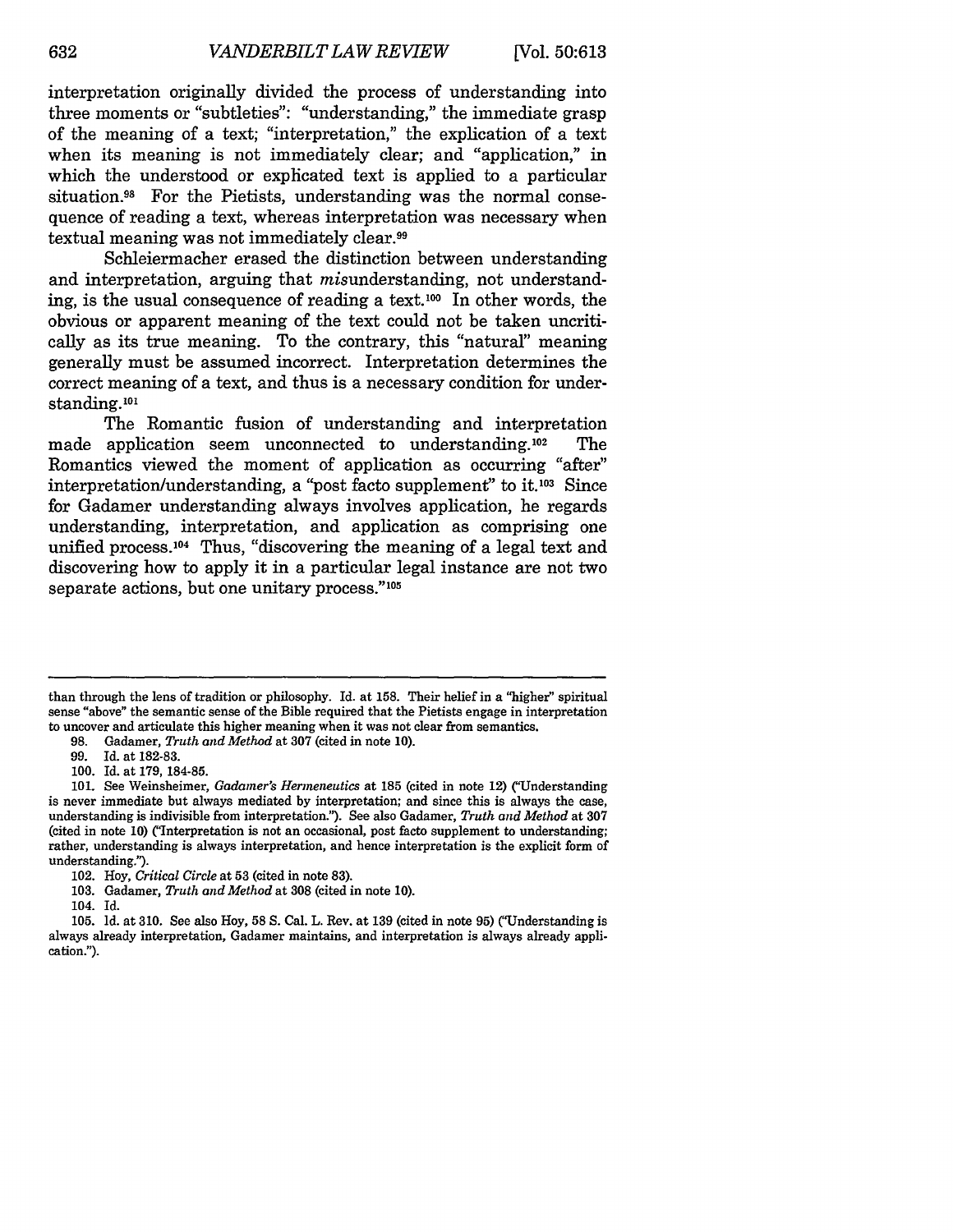Gadamer expressly disputes the phenomenological possibility of Betti's separation of cognitive interpretation from normative application:

Our line of thought prevents us from dividing the hermeneutic problem in terms of the subjectivity of the interpreter and the objectivity of the meaning to be understood. This would be starting from a false antithesis that cannot be resolved even by recognizing the dialectic of subjective and objective. To distingnish between a normative function and a cognitive one is to separate what clearly belong together. The meaning of a law that emerges in its normative application is fundamentally no different from the meaning reached in understanding a text.<sup>106</sup>

A cognitive/normative separation implicitly denies the existence of the Heideggarian fore-structure of understanding<sup>107</sup>—that is, it does not recognize that when we seek to understand a text, our prior experience in the world causes us to approach the text with certain expectations of meaning that are themselves historically contingent. This prior experience thus channels and narrows the possible meanings that the text will yield.<sup>108</sup> In Gadamer's view, there is no "objective" cognitive meaning distinct from the "subjective" normative concerns of the interpreter. Understanding a text does not depend solely on clarifying its semantic meaning, but also on the interpreter's understanding of the subject matter to which the text is situated, how this tradition has previously interpreted this text as well as other relevant texts, and the methods and themes current within the tradition.<sup>109</sup> For Gadamer, the interpreting "subject" cannot be meaningfully separated from the textual "object,"<sup>110</sup> as Betti's cognitive/normative distinction, Perry's "interpretation"/specification distinction, and Bork's derivation/application distinction all imply. Any approach that insists on such separation is not consistent with Gadamer's account of human understanding.

<sup>106.</sup> Gadamer, *Truth and Method* at 311 (cited in note 10). See also id. at 310 ("[W]e cannot avoid the conclusion that [Betti's] suggested distinction between cognitive, normative, and reproductive interpretation has no fundamental validity, but all three constitute one unitary phenomenon.").

<sup>107.</sup> See notes 67-74 and accompanying text.

**<sup>108.</sup>** Gadamer, *Truth and Method* at 300 (cited in note 10) ("If we are trying to understand a historical phenomenon from the historical distance that is characteristic of our hermeneutical situation, we are always already affected by history. It determines in advance both what seems to us worth inquiring about and what will appear as an object of investigation... **.**

<sup>109.</sup> Hoy, *Critical Circle* at **53** (cited in note 83).

<sup>110.</sup> Gadamer, *Truth and Method* at 311 (cited in note 10).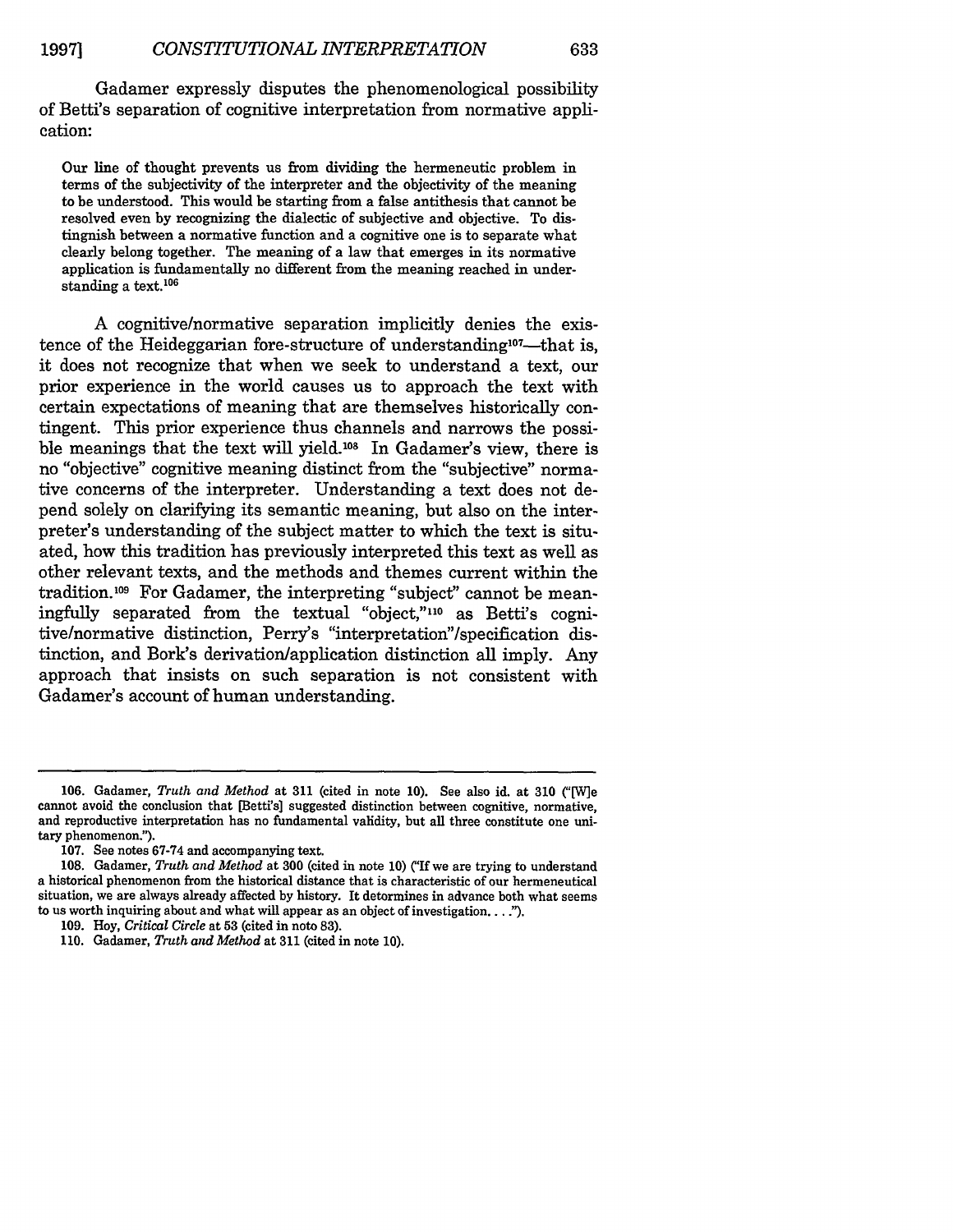#### V. THE IMPOSSIBILITY OF ORIGINALIST METHOD

Gadamer's argument that cognitive and normative interpretation cannot be separated is not trivial. It attacks the foundation of all originalist methodology, be it progressive or conservative, ultimately calling into question whether "originalism" is phenomenologically possible. Originalism distinguishes itself as an interpretive method by differentiating and privileging the meaning intended by the author from all other possible meanings. Bork, for example, repeatedly contends that the only way that judges can be said to be bound by law is if they interpret the Constitution according to its original understanding. Those who contend that the Constitution must be interpreted according to contemporary conceptions of morality and justice are dismissed as heretics who purposefully distort or ignore the meaning of the constitutional text to suit their own political agendas.<sup>111</sup> Perry similarly believes that non-originalism is afflicted by relativism, though he makes the point in subtler fashion. Perry characterizes the originalist question as, "What directive does this provision, as originally understood, represent?," whereas non-originalism asks, "What directive does this provision, as understood by X, represent?" $112$  If X is the interpreter, then no constraint external to this interpreter is evident.

For Gadamer, what the constitutional text meant to the Framers and their contemporaries, and what it means to us in the light of contemporary notions of morality and justice, are simply different dimensions of the same question.<sup>113</sup> Whenever originalists, or anyone else, seek to understand a textual provision of the Constitution, they approach it with a contemporary case in mind, a present question that needs an answer. Every such provision has a history of past understandings/applications (for Gadamer these are, of course, synonymous). The task of the judge or other interpreter of the Constitution is to work back to the origin, examining the history of how the provision has come to be understood, its constitutional "tradition," from the standpoint of the present case.<sup>114</sup> This examina-

114. Gadamer states:

<sup>111.</sup> Bork, *Tempting of America* at 5-7 (cited in note 17).

<sup>112.</sup> Perry, *Constitution in the Courts* at **33** (cited in note 4).

<sup>113.</sup> Gadamer, *Truth and Method* at 327 (cited in note 10). See Hoy, *Critical Circle* at 51- **52** (cited in note 83).

It is true that the jurist is always concerned with the law itself, but he determines its normative content in regard to the given case to which it is to be applied. In order to determine this content exactly, it is necessary to have historical knowledge of the original meaning, and only for this reason does the judge concern himself with the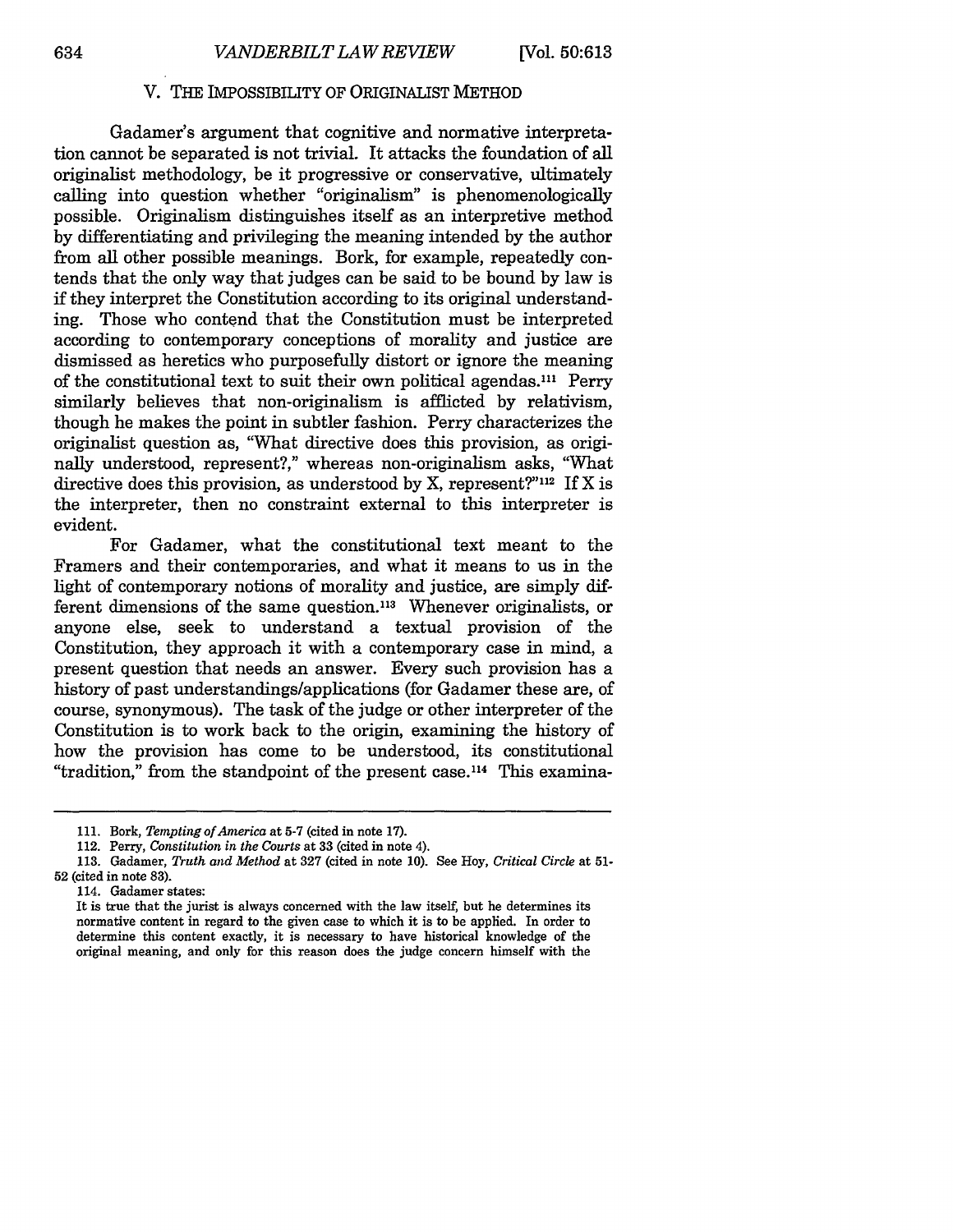tion elaborates the constitutional tradition so as to include in it the answer to the question posed **by** the case at hand.

In this process-which Gadamer describes metaphorically as the "fusion" of past and present horizons<sup>115</sup>-the tradition does not function as a static rule from which one logically deduces a conclusion in the present. To the contrary, it is through the tradition that the past and the present exert mutual interpretive pressure when the attempt to understand is made.<sup>116</sup> The influence of tradition on the present is obvious, but it must be noted that tradition itself is changed as the result of being extended or reformulated in response to a present question. Application of the tradition to the case not only makes the case understandable in terms of the tradition, but causes the tradition to be understood differently as the result of its application in the case.<sup>117</sup>

The only understanding that can be had of a constitutional text is that of an interpreter approaching the history of the provision from the standpoint of a present question. Consequently, "the present context is not really separated from the original context. Both are ioined by an intervening tradition."<sup>118</sup> Present interpreters always approach texts from the past with a view to understanding the original context of these texts for present purposes.<sup>119</sup> The meaning of the constitutional text is thus neither merely what the Framers and their contemporaries understood it to mean, nor merely what we in the present understand it to mean, but both.120

**115.** Id. at **306.**

**116.** Id. at **306-07.**

**117.** See id. **CIn** the process of understanding, a real fusing of horizons occurs-which means that as the historical horizon is projected, it is simultaneously superseded."). See also Hoy, *Critical Circle* at 54 (cited in note **83)** (Since the present situation is never exactly the same as the situations of the previous interpretations **....** even the judge cannot merely repeat a precedent. In order to be just, he **...** has to reinterpret the history of precedents in terms of the new factors in the present context."); Francis **J.** Mootz III, *The Ontological Basis of Legal Hermeneutics: A Proposed Model of Inquiry Based on the Work of Gadamer, Habermas, and Ricoeur,* **68 B.U.** L. Rev. **523,** 542 **(1988)** ("An interpretive appropriation of a text further develops the tradition that grips the interpreter.").

**118.** David Couzens Hoy, *A Hermeneutical Critique of the Originalism/Nonoriginalism Distinction,* **15 N. Ky.** L. Rev. 479, 497 **(1988).**

**119.** See Mootz, **68 B.U.** L. Rev. at 541-42 (cited in note **117)** CThe normative content of a statute or constitution is revealed only when the horizon of a situated interpreter confronts the effective-history of the legal text.").

120. Hoy writes:

historical value that the law has through the act of legislation. But he cannot let himself be bound **by** what, say, an account of the parliamentary proceedings **tells** him about the intentions of those who first passed the law. Rather, he has to take account of the change in circumstances and hence define afresh the normative function of the law. Gadamer, *Truth and Method* at **326-27** (cited in note **10).**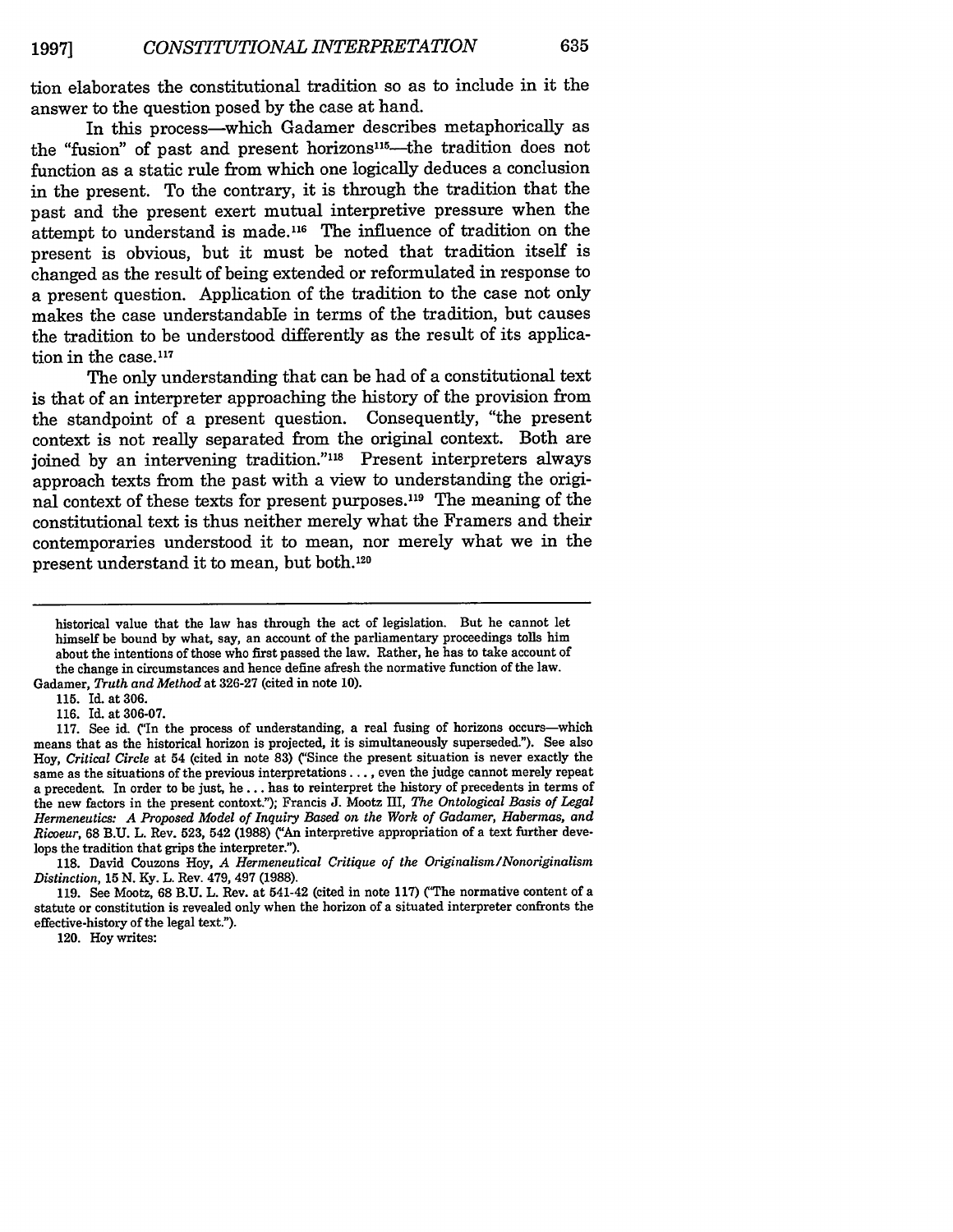Application of the tradition of a constitutional provision in a present case does not require that an "objective" principle be articulated prior to consideration of the present case, even if such a thing were possible. Given the nature of legal reasoning and the current state of constitutional scholarship, abstract principals may well-in fact, will usually-be the vehicle lawyers and judges use to establish connections between legal past and present. Nevertheless, such principles are not formulated prior to their application in the present case, but *only* for the sake of the present case, and they are *always* reformulated for the sake of application in every subsequent case. In other words, although we can induce general principles that account for decisions in past cases, such principles cannot control the next case, because the next case always functions to alter the principle. In short, a *priori* principles have no vitality outside of the case or cases in which they are applied and for whose sake they are formulated.

Both Bork and Perry illustrate this phenomenon. Bork strives mightily to show how *Brown v. Board of Education* could have been decided in a manner consistent with the original understanding of the Equal Protection Clause. Conceding that the ratifiers of the Fourteenth Amendment saw no contradiction between equality and segregation, Bork argues that by the time *Brown* came up for decision, it had long been apparent that segregation could not produce equality.121 Endless litigation over the inequality of innumerable separate but allegedly equal facilities now loomed before the Court. <sup>122</sup> Whatever might have been the possibilities in theory, Bork argues, in practice "equality and segregation were mutually inconsistent," although "the ratifiers did not understand that."123 According to Bork, the only two realistic courses open to the Court were to abandon the quest for equality, or to abandon the separate-but-equal doctrine. Both choices were inconsistent with the original understanding but the latter choice, Bork maintains, was less inconsistent and thus

The connectedness of tradition explains an important reason why we still find the original text authoritative in our present context, despite differences from the original context. That we feel that the constitutional provisions are still very much *present* law suggests that we understand ourselves as having a single tradition (however complex and polysemous), stretching back and including the context in which the provisions were first written down and ratified. In understanding the law we are really trying to understand ourselves, and the tradition of legal interpretation and judicial practice is an important part of what we have become.

Hoy, 15 N. Ky. L. Rev. at 497 (cited in note 118).

<sup>121.</sup> Bork, *Tempting of America* at 82 (cited in note 17).

<sup>122.</sup> Id.

<sup>123.</sup> Id.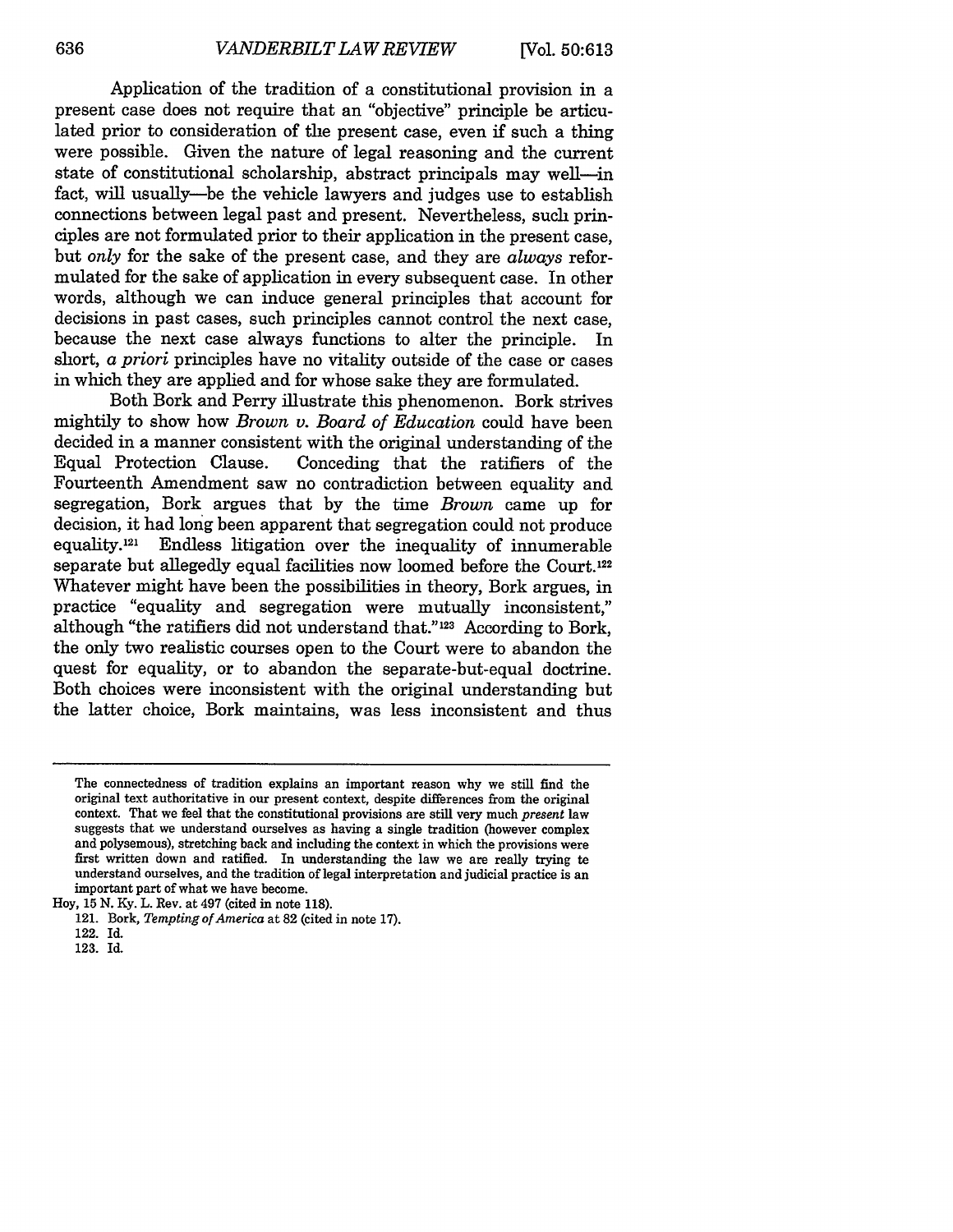preferable. 124 In short, Bork contends that the ratifiers of the Fourteenth Amendment misunderstood the practical implications of the principle of equality. Because it is the principle that binds, and not the ratifiers' subjective understanding of that principle, 125 Bork concludes that originalism justifies contemporary courts when they apply it in a manner strongly objectionable to the ratifiers.<br>Bork's "originalist" defense of *Brown* is weak. First, Bork

Bork's "originalist" defense of *Brown* is weak. insists with respect to other constitutional texts that when the original understanding of a text is unknown, judges are not justified in interpreting the text according to their best lights, but instead must abstain from adjudicating at all under the authority of the text.<sup>126</sup> Abstention would likewise seem to be appropriate in the analogous situation when the original understanding of a text is known but incoherent. Since for Bork it is the original understanding that constrains judges from deciding on the basis of their personal values, it follows that deciding a case on the basis of one of two contradictory concepts that both form part of the original understanding can only be done on the basis of the judge's personal values.<sup>127</sup> Why, for example, must the Court have chosen equality over segregation in *Brown?* Though there are obvious answers to this question, none of them is originalist.<sup>128</sup>

Even more importantly, Bork can maintain that the ratifiers erroneously believed that the practice of segregation was consistent with the principle of equality, only if the principle of equality is articulated very abstractly, as it was in *Brown-that* is, at a very high level of generality, like "separate but equal is inherently unequal." Bork himself claims that the original understanding of a constitutional text should be articulated only at that level of generality justified by constitutional language, structure, and history.<sup>129</sup> Given that the ratifiers clearly did not think they were outlawing state-mandated segregation by ratifying the Equal Protection Clause, Bork's own

<sup>124.</sup> Id.

<sup>125.</sup> See note 21 and accompanying text.

<sup>126.</sup> Bork, *Tempting of America* at 166-67 (cited in note 17). See, for example, id. at 166 (suggesting that the Privileges and Immunities Clause of the Fourteenth Amendment is like "a provision that is written in Sanskrit or is obliterated past deciphering by an ink blot. No judge is entitled to interpret an ink blot on the ground that there must be something under it."); id. at 183 ("There is almost no history that would indicate what the ninth amendment was intended to accomplish. But nothing about it suggests that it is a warrant for judges to create constitutional rights not mentioned in the Constitution.").

<sup>127.</sup> See notes 146-47 and accompanying text.

<sup>128.</sup> For a more sophisticated originalist defense of *Brown,* see Michael W. McConnell, *Originalism* and *the Desegregation Decisions,* 81 Va. L. Rev. 947 (1995).

<sup>129.</sup> See notes 29-31 and accompanying text.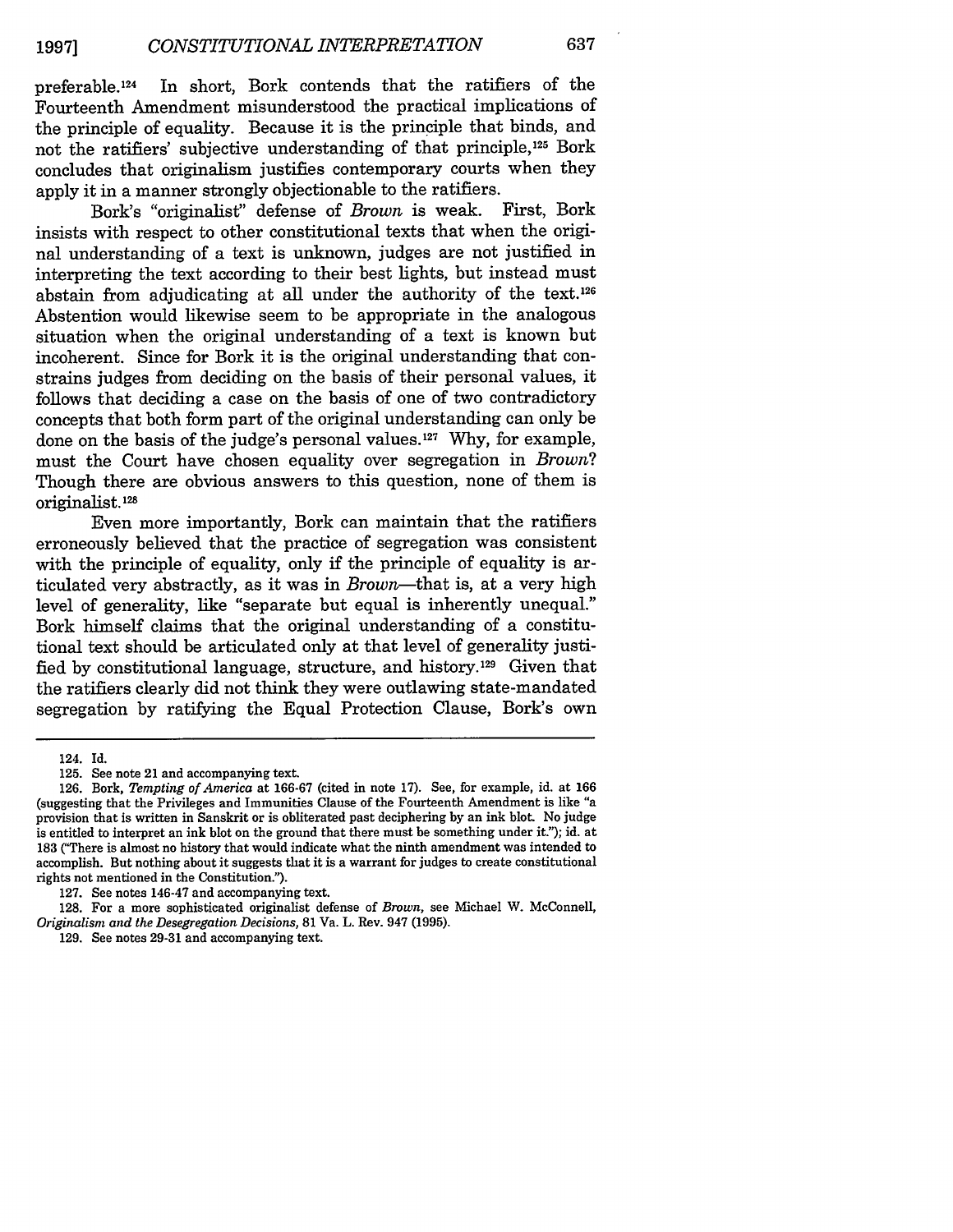methodology requires that the original understanding of the principle of equality be articulated at a level of generality that accommodates this practice. Such an equality principle is hardly unimaginable; there is evidence that many of the ratifiers intended that the clause ensure the "legal" but not the "political" or "social" equality of the newly freed slaves.130 In other words, the clause was intended to protect the rights of African Americans, say, to hold title to property, to sue on contracts, and to receive criminal due process, but was not meant to protect a right to vote in state elections or a right to marry outside of their race.<sup>131</sup> This conception of equality as confined to a limited set of common law rights is perfectly consistent with government mechanisms of social segregation and discrimination deployed in both the South and North prior to *Brown.* It could not, therefore, account for the result in *Brown* itself.

It is difficult to believe that Bork's strained effort to defend *Brown* on originalist grounds is unrelated to the fact that *Brown* has come to be viewed as one of the great Supreme Court decisions of the twentieth century.132 The legitimacy of any constitutional theory now depends, at least in part, on whether it can accommodate the holding in *Brown.* As Bork himself acknowledges:

The end of state-mandated segregation was the greatest moral triumph constitutional law had ever produced. It is not surprising that academic lawyers were unwilling to give it up; it *had* to be right. Thus, *Brown* has become the high ground of constitutional theory. Theorists of all persuasions seek to capture it, because any theory that seeks acceptance must, as a matter of psychological fact, if not of logical necessity, account for the result in *Brown.13'*

Though Bork maintains that the ability of originalism to account for *Brown* is irrelevant to its validity as an interpretive methodology, his concoction of a barely credible originalist account of *Brown* belies this assertion. A Gadamerian explanation is more plausible. As Bork acknowledges, *Brown* has entered the constitutional tradition that connects the original understanding of the Equal Protection Clause to any application of that understanding in contemporary situations. Even an originalist as committed as Bork *must* account for it. Thus, Bork himself proves that one cannot simply pick

<sup>130.</sup> See, for example, Paul Brest and Sanford Levinson, *Processes of Constitutional Decisionmaking* 241-43 (Little, Brown, 3d ed. 1992) (noting that "suffrage was intentionally excluded from the rights that the fourteenth amendment [was] to guarantee" because "[1]egal thinkers defined suffrage as a political privilege").

<sup>131.</sup> Id. at 230-35.

**<sup>132.</sup>** Bork, *Tempting of America* at **74-81** (cited in note **17).**

<sup>133.</sup> Id. at 77.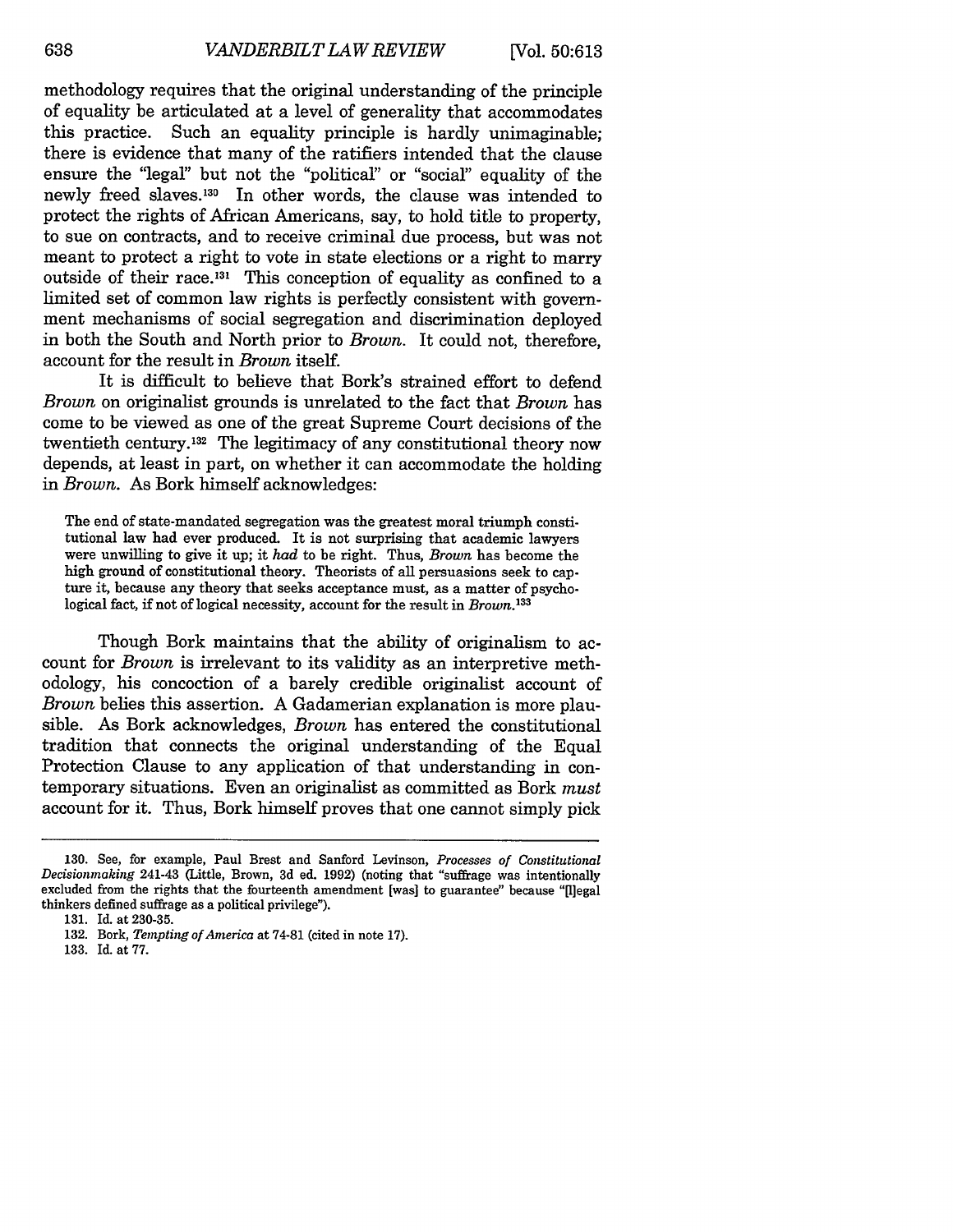up the original understanding of the Equal Protection Clause from 1868 and drop it into 1997 as the major premise in a constitutional syllogism; 134 rather, the expectations of meaning that attached to the clause after *Brown* unavoidably affect how the original understanding is understood in any contemporary *post-Brown* situation. 135 The original understanding of equality continues to affect adjudication of contemporary cases, but contemporary cases like *Brown* have just as clearly affected the original understanding of equality.

Perry "interprets" the directive of the Equal Protection Clause of the Fourteenth Amendment as follows:

First, the directive forbids states to enact or enforce laws that deny protected privileges or immunities to a group **...** on the ground that the members of the group are inferior, as human beings, to persons not members of the group, *if the group is defined, explicitly or implicitly, in terms of a trait irrelevant to their status as human beings.*

Second, the directive also forbids states to enact or enforce laws that deny protected privileges or immunities to a group on the basis of hostility towards the members of a group, *if the group is defined, explicitly or implicitly, in terms of an activity, a way of life, or a set of beliefs... towards which no state may, as a constitutional matter, express hostility.136*

In Perry's interpretive procedure, this directive stands as the meaning of the Equal Protection Clause. Perry subsequently "specifies" it in the context of various government actions to determine whether such actions violate the Equal Protection Clause. In Perry's interpretive scheme, however, this directive would remain the meaning of the clause irrespective of whether these subsequent specifications were made or not. Perry has not formulated this directive in the abstract,

Id. at 162-63.

135. Gadamer writes:

<sup>134.</sup> Bork states:

<sup>[</sup>A]ll that a judge committed to original understanding requires is that the text, structure, and history of the Constitution provide him not with a conclusion but with a major premise. That major premise is a principle or stated value that the ratifiers wanted to protect against hostile legislation or executive action. The judge must then see whether that principle or value is threatened by the statute or action challenged in the case before him. The answer to that question provides his minor premise, and the conclusion follows. It does not follow without difficulty ....

Of course, the reader before whose eyes the great book of world history simply lies open does not exist. But neither does the reader exist who, when he has his text before him, simply reads what is there. Rather, all reading involves application, so that a person reading a text is himself part of the meaning he apprehends. He belongs to the text that he is reading.

Gadamer, *Truth and Method* at 340 (cited in note **10).**

**<sup>136.</sup>** Perry, *Constitution in the Courts* at **130-31** (cited in note 4).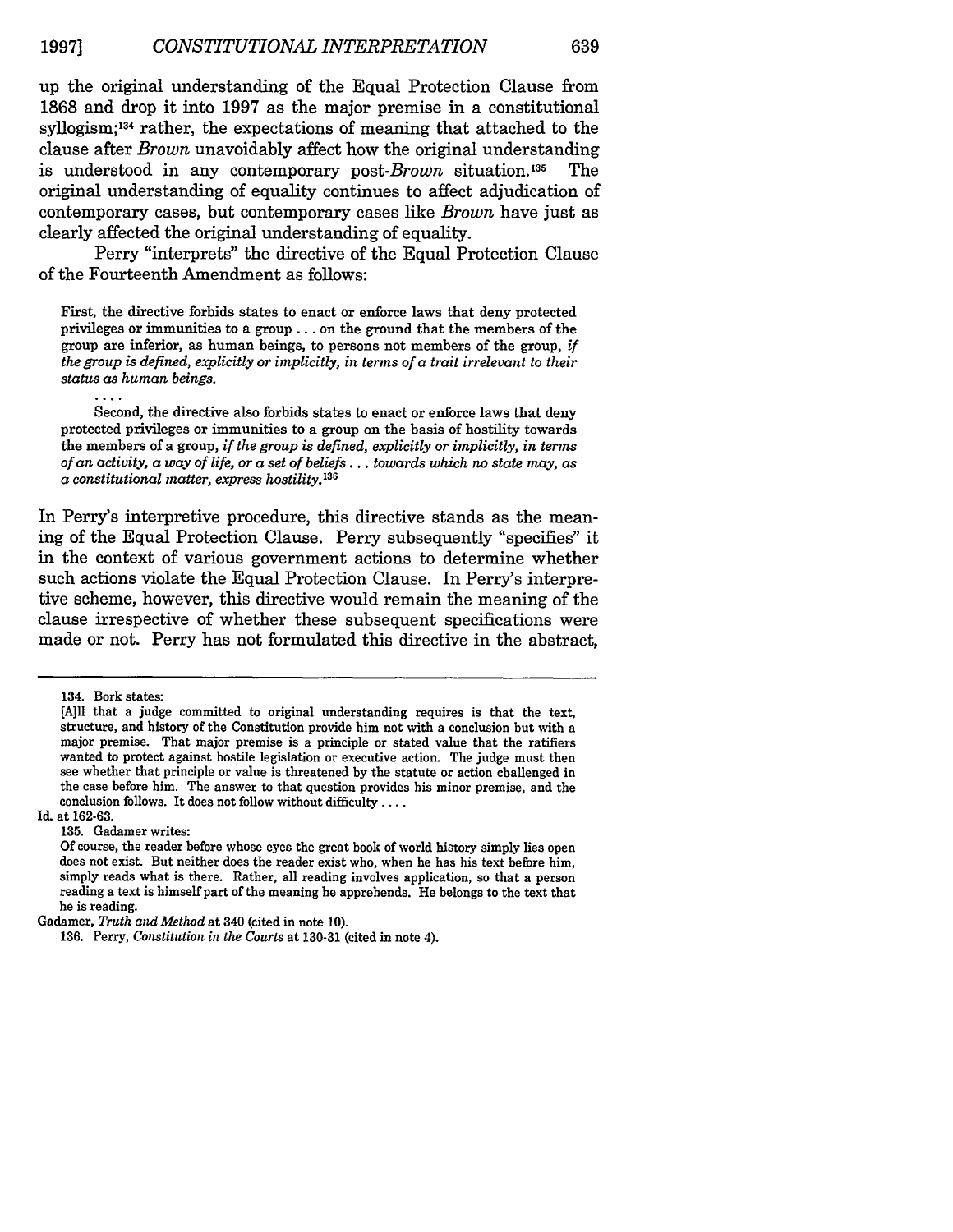but for the sake of a question he candidly admits: How can the history of the Equal Protection Clause plausibly be interpreted so as to preserve and extend broad, progressive readings of the clause-namely, to avoid a declaration that affirmative action on behalf of racial and ethnic minorities is unconstitutional, and to provide broad protection to individuals from government discrimination on the basis of race, gender, and sexual orientation?<sup>137</sup> The history of the Equal Protection Clause yields Perry's directive because of the question he puts to that history. A different question, such as, "How can the history of the Equal Protection Clause be interpreted so as to minimize judicial discretion?," as Judge Bork might formulate it, would undoubtedly yield a different directive.138 Perry's "interpretation" of the clause adds nothing that would not have emerged in his application of the history of the Equal Protection Clause directly to his question.

Perry's treatment of the Ninth Amendment is another example. Perry argues that although this amendment "does not state that the people have other unenumerated constitutional rights... *[,]* it does, on any plausible reading, presuppose that they do."<sup>139</sup> Noting that the Tenth Amendment by its terms confirms that the newly formed federal government was one of limited and specifically delegated powers, Perry seeks to buttress this reading of the Ninth Amendment by asserting that "[i]t is difficult to see... the point of a Ninth Amendment that does only what the Tenth Amendment does and nothing more."14o In the eighteenth century, however, many of the Framers saw little difference between protecting individual liberty against federal encroachment through affirmative restrictions on the federal government's powers like the Bill of Rights, and protecting such liberty by limiting the powers delegated to the federal government.<sup>141</sup> It is "difficult to see" the Ninth Amendment as something

<sup>137.</sup> Compare id. at **55** ("[The originalist approach is not necessarily inconsistent with a judicial role as large or as active as any apostle of 'the Warren Court' (I count myself one) could reasonably want."), with id. at 143-49 (defending *Brown v. Board of Education, Bolling v.* Sharpe, and strict scrutiny of racial classifications); id. at 149-53 (defending heightened scrutiny of gender classifications); id. at 155-60 (arguing that affirmative action programs should not be subjected to more than rational basis scrutiny); id. at 175-79 (arguing that classifications based on same-sex orientation violate the antidiscrimination directive of the Equal Protection Clause).

<sup>138.</sup> See Bork, *Tempting of America* at 37-39 (cited in note 17) (endorsing the narrow reading of the Fourteenth Amendment set forth in *The Slaughterhouse Cases* because a broader reading would give the Court unrestrained power to enact public policy).

**<sup>139.</sup>** Perry, *Constitution in the Courts* at **63** (cited in note 4).

<sup>140.</sup> Id. at 65.

<sup>141.</sup> See, for example, Brest and Levinson, *Processes of Constitutional Decisionmaking* at 110 (cited in note 130) ('Neither Wilson nor Madison seemed to draw a sharp line between restricting the powers of the national government and protecting individual liberties."); Steven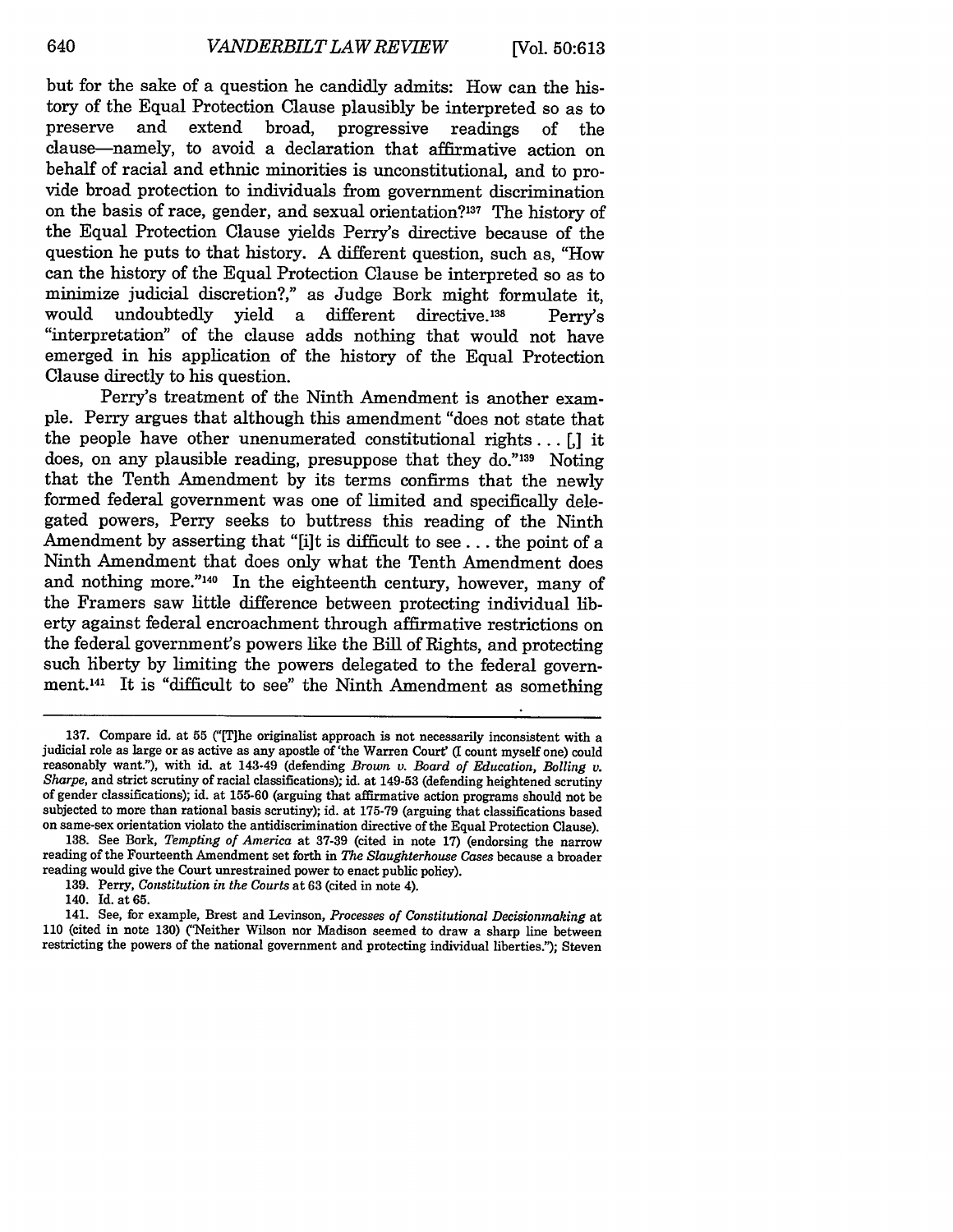other than a constitutionalization of unenumerated rights only because in the intervening years the limited powers doctrine has wholly failed as a means of protecting individual liberty against government, having been replaced by enforcement of the affirmative individual rights enumerated in the Bill of Rights.142 Without this history, the Ninth and Tenth Amendments could be understood as complementary jurisdictional statements, together confirming that the states retained sovereign power over individual common law and state constitutional rights not enumerated in the Constitution, and that the federal government could exercise sovereign power only over those matters expressly delegated to it by the Constitution.<sup>143</sup>

#### VI. THE ROMANTIC **QUEST** FOR EPISTEMOLOGICAL CERTAINTY

The contemporary need to separate the cognitive from the normative in constitutional interpretation stems from the same need for epistemological certainty that motivated the nineteenth century Romantics to develop a "scientific" method of interpretation. If truth and knowledge depend on the separation of the investigator from the object of her investigation, then any demonstration that this separation has not occurred-that is, that "subjectivity" is present, meaning that "objectivity" is not—disqualifies the results of the investigation as knowledge, hence both Bork's and Perry's respective conclusions that nonoriginalist interpretation is illegitimate. If one assumes a distinction between "subjective" and "objective" meaning, then demonstrating that a method does not yield "objective" meaning seems to lead to interpretive relativism-no particular meaning is demonstra-

D. Smith, *The Writing of the Constitution and the Writing on the Wall,* 19 Harv. J. L. & Pub. Pol. 391, 394-400 (1996) (arguing that the Framers understood the Bill of Rights merely to have made explicit the rights-protection motivation for separation of powers).

<sup>142.</sup> See Smith, 19 Harv. J. L. & Pub. Pol. at 394-95 (cited in note 141).

<sup>143.</sup> See Bork, *Tempting of America* at 184-85 (cited in note 17) ("Both the ninth and tenth amendments appear to be protections of the states and the people against the national government."). John Ely calls this the "received" understanding of the Ninth and Tenth Amendments, an understanding linked most closely with Justice Black. See Ely, *Democracy and Distrust* at 34-36 (cited in note 3) (quoting *Griswold v. Connecticut,* 381 U.S. 479, 520 (1965) (Black, J., dissenting)). Ely himself rejects this interpretation in favor of one which sees the Ninth Amendment as a warrant for judicial identification of unenumerated constitutional rights. See id. at 35, 38-41 ('[The conclusion that the Ninth Amendment was intended to signal the existence of federal constitutional rights beyond those specifically enumerated in the Constitution is the only conclusion its language seems comfortably able to support."). For a careful defense of the "received" understanding, see Thomas B. McAffee, *The Original Meaning of the Ninth Amendment,* 90 Colum. L. Rev. 1215 (1990).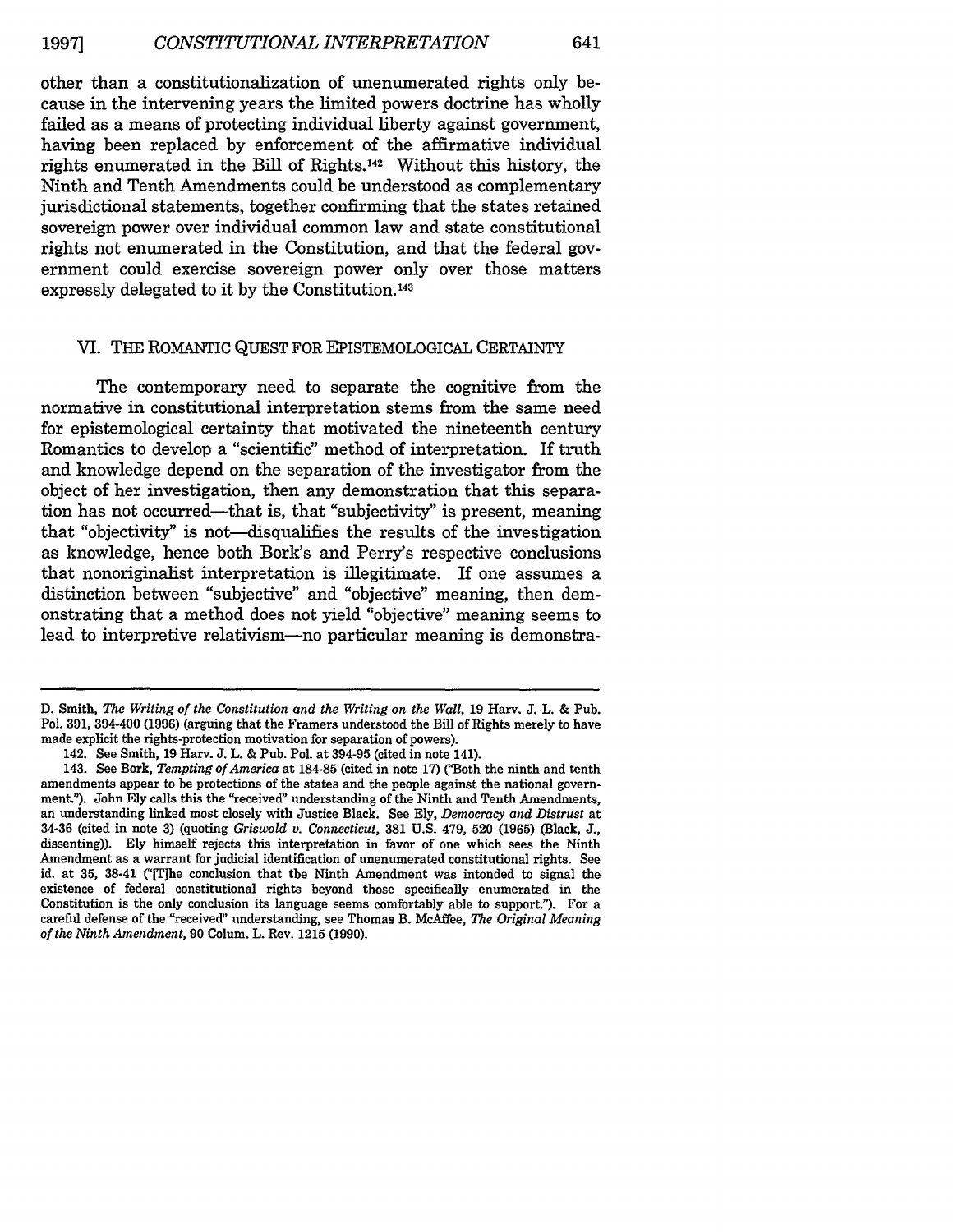bly more valid than any other-or interpretive nihilism-no valid meaning exists at all.

Fear of relativism and nihilism motivates attempts to formulate originalist methods of interpretation that purport to be ideologically neutral and epistemologically reliable. As part of an originalist methodology, a procedure like Perry's "interpretation" and Bork's derivation, in which the "objective" cognitive meaning of a text is sought to be articulated apart from the interpreter's "subjective" normative concerns, usually seeks to ensure that the results of the methodology will count as knowledge-that is, that there is some "objective" basis for preferring the meaning of the text yielded by the methodology over other possible meanings. Betti, for example, maintains that restricting textual meaning to what the author intended provides a basis for distinguishing valid from invalid interpretations. Without this control, he contends that meaning would be unavoidably indeterminate, and that there would be no nonarbitrary way of selecting among competing interpretations.<sup>144</sup> Bork represents this position in extreme form, repeatedly insisting that if interpretation does not proceed in the objective fashion purportedly guaranteed by the original understanding, judges can make the Constitution mean anything they want.<sup>145</sup>

Perry's originalism claims less than Bork's in the name of "objective" knowledge, allocating a significant role to subjectivity in both cognitive and normative constitutional interpretation. Perry concedes, for example, that an originalist judge's conception of the judicial role will often influence her determination of the intended cognitive meaning of an opaque text-that is, a minimalist originalist will tend to find most plausible an "interpretation" of the constitutional text that tends to minimize judicial discretion, and vice versa

<sup>144.</sup> Betti, *Teoria generale §* 11 at 262-63, § 16 at 305-07 (cited in note 95); Palmer, *Hermeneutics* at 58, 73, 79-81 (cited in note 95). Hoy states:

Some hermeneutical theorists, such as the Italian jurisprudent Emilio Betti or the American literary critic E.D. Hirsch, follow an older tradition by distinguishing a first operation, the cognitive act of understanding or explicating a text's meaning, from a second, the normative interpretation of a text's significance. The second operation is then distinguished in turn from a third, the reproductive application of that sense to a specific situation, one that is similar in some respects but different in others. These theorists insist that these operations are distinct from one another and maintain that any attempt to conflate them will undermine the objectivity of understanding and lead to relativism or nihilism.

Hoy, 58 **S.** Cal. L. Rev. at 137 (cited in note 95).

<sup>145.</sup> See, for example, Bork, *Tempting of America* at 43, **81** (cited in note 17); Bork, 26 **S.** Tex. L. Rev. at 387-88 (cited in note 21); Robert H. Bork, *The Impossibility of Finding Welfare Rights in the Constitution,* 1979 Wash. U. L. Q. 695, 696.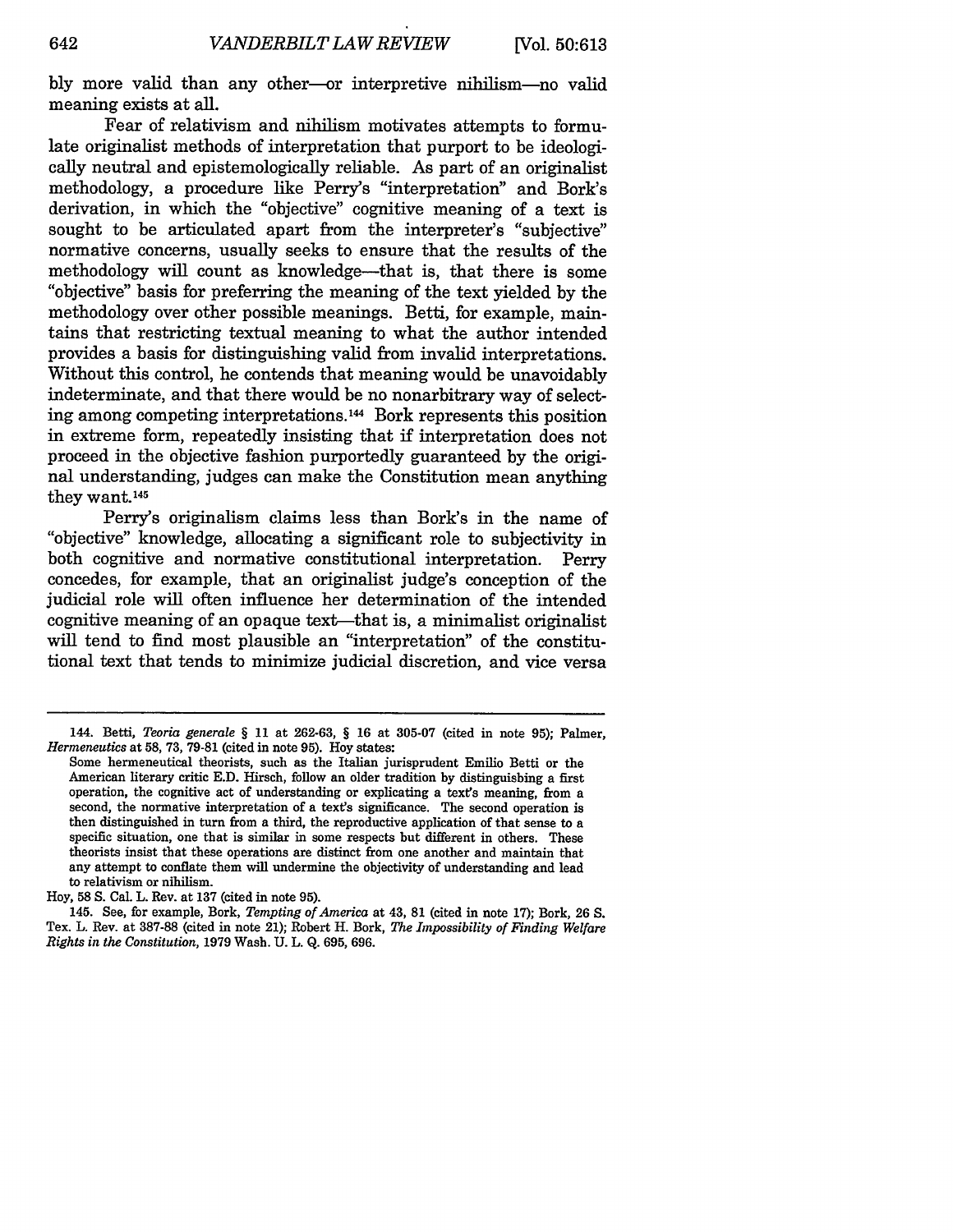for a judicial non-minimalist.146 In most cases a judge will not **find** two competing meanings equally plausible, and in no case will a minimalist judge be able to maintain the "objective" validity of her "interpretation" against a competing "interpretation" preferred by a non-minimaist. Similarly, a judge is likely to be predisposed to see as most plausible that specification that comports with her personal notions of political morality. <sup>147</sup>

Still, Perry seeks to preserve at least a limited domain of objectivity in his methodology. As his last chapter emphasizes, constitutional interpretation for Perry is both "law *and* politics."<sup>148</sup> Perry's account of interpretation is more nuanced than Bork's, but they share a common premise: Validity in interpretation depends at some point on a demonstration of objective meaning in the interpretive process. Without this demonstration, interpretive method cannot designate as valid one among differing interpretations without being random or arbitrary.

Even without objectivity, however, it is not true that legal meaning is arbitrary in the sense of being random or unpredictable. Gadamer maintains that although the law cannot be understood outside of its particular applications, it is possible, at least in principal, for one to be sufficiently familiar with the practice of law within a particular legal tradition to be able to predict accurately how a law will be applied in a particular situation by a judge operating within that tradition.<sup>149</sup> By "legal certainty,"<sup>150</sup> Gadamer means to suggest

149. Gadamer states:

Gadamer, *Truth and Method* at **329** (cited in note **10).** See also Mootz, **68 B.U.** L. Rev. at **567** (cited in note **117)** ("Admittedly, there are tremendous communal ties that guarantee to some extent that legal meaning will be intersubjective."). William Eskridge adds:

Application helps Gadamer avoid the objection of subjectivism because the jurist's dialogue with the text is rooted in an actual set of facts and a specific historical moment.... For Gadamer, the jurist's situatedness in society, her situatedness in a particular case and her situatedness in a well-known tradition of laws and interpretations, ensure "legal certainty"....

William **N.** Eskridge, Jr., *Gadamer/Statutory Interpretation,* **90** Colum. L. Rev. **609, 635, 636 (1990).** Joseph Singer gives an extended illustration of the predictability of American law notwithstanding that legal doctrine is indeterminate. See Joseph William Singer, *The Player and the Cards: Nihilism and Legal Theory,* 94 Yale L. **J. 1, 19-25** (1984).

**150.** A better translation would be "legal security."

<sup>146.</sup> Perry, *Constitution in the Courts* at **56-58, 82** (cited in note 4).

<sup>147.</sup> Id. at **61-62, 71-72, 82.**

<sup>148.</sup> Id. at **192,** 204.

It is part of the idea of the rule of law that the judge's judgment does not proceed from an arbitrary and unpredictable decision, but from the just weighing up of the whole. Anyone who has immersed himself in the particular situation is capable of undertaking this just weighing-up. This is why in a state governed **by** law, there is legal certainty-i.e., it is in principle possible to know what the exact situation is.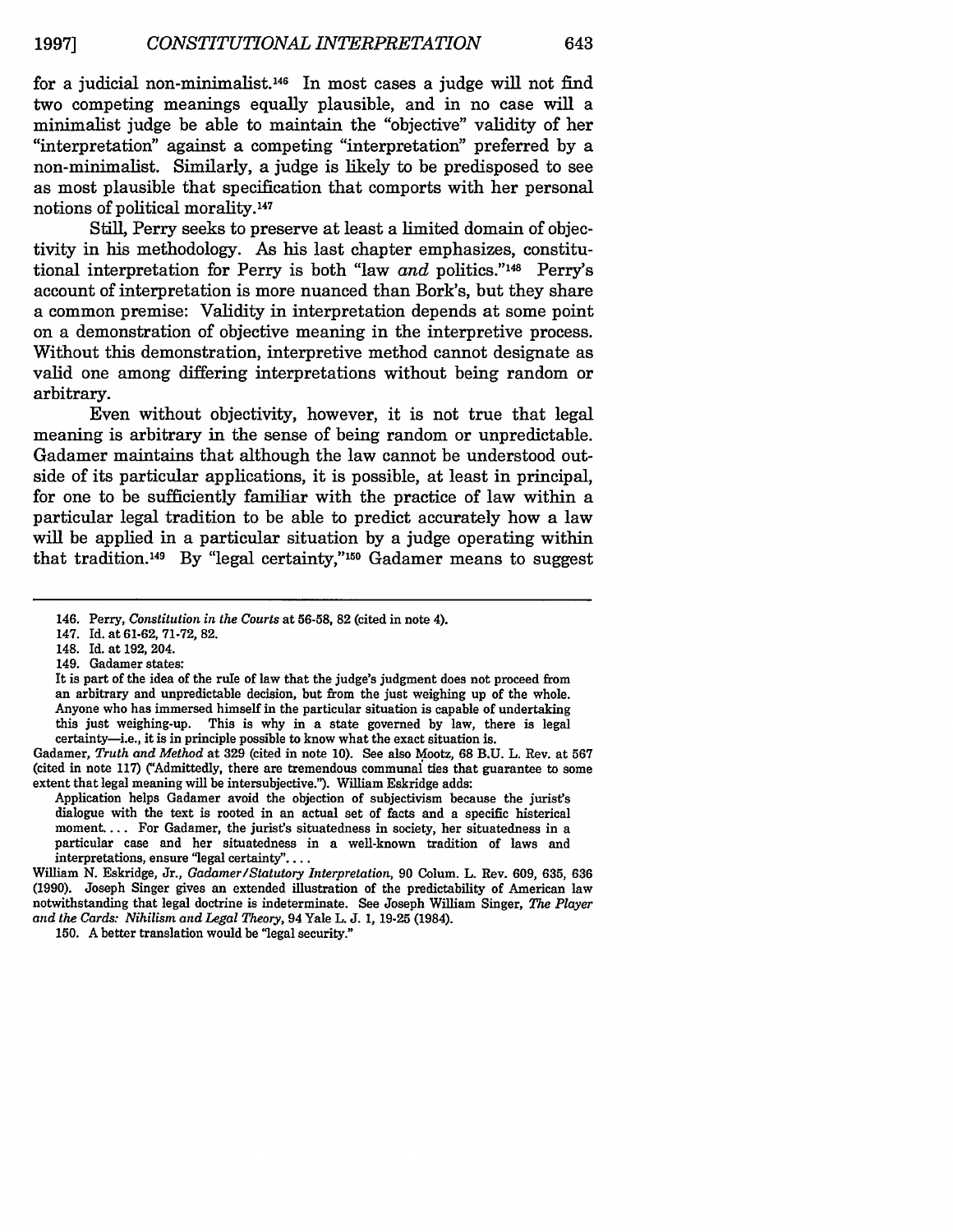only that a lawyer who knows the exact situation in which the law will be applied, at least in theory, is able to give correct advice because the lawyer "can accurately predict the judge's decision on the basis of existing laws." $151$  This is not to suggest that one can speak of the meaning of law apart from its particular applications, that "objective" interpretation is possible. Rather, it means that, in a state governed by law, legal meaning is not random, though it does not exist as an abstract or universal entity apart from the applications in which it occurs.

This explanation is unlikely to satisfy those, like Perry and Bork, who are committed to some measure of "objectivity" in interpretation. The problem lies in their premise that valid interpretation depends at some point on method, with its division of subject from object. From this it follows that any meaning resulting from a nonmethodological judgment by the interpreting subject cannot count as the true meaning of the text (objective knowledge), but only as the subject's belief about that meaning (subjective belief). If one proceeds from the Heideggerian premise that subject and object are always inseparably intertwined in relationships, however, then a demonstration that a methodology is not purely "objective," that the meaning it yields is the result of prior relationships between subject and object, does not disqualify such meaning as knowledge, but merely describes how the text has come to be understood.<sup>152</sup>

This is precisely what Gadamer wishes to show in *Truth and Method.* His purpose "is not to develop a *procedure* of understanding, but to clarify the conditions in which understanding takes place. But these conditions are not of the nature of a 'procedure' or a method."<sup>153</sup> To the contrary, *Truth and Method* seeks to demonstrate that method

<sup>151.</sup> Gadamer, *Truth and Method* at 329-30 (cited in note 10).

<sup>152.</sup> Eskridge writes:

For Gadamer, neither the text nor the interpreter is the "object" of interpretation: if there be an object it would be the truth that is sought by both interpreter and text. It is blinking reality to think that the text has a pre-existing meaning that one can retrieve through any methodology. The interpreter, therefore, is not constrained by method. She is, instead, constrained by precedent and the ongoing story of law, and by her good faith dialogue with the text.

Eskridge, 90 Colum. L. Rev. at 672 (cited in note 149).

<sup>153.</sup> Gadamer, *Truth and Method* at xiii (cited in note 10). Hoy states:

The best tack for hermeneutical philosophy... is not to start, as epistemology does, by legislating a *priori* a method that any discipline must follow if it is to count as a rigorous science. Instead, hermeneutics must take seriously the self-understanding of practitioners of various disciplines, and scrutinize those particular disciplines to see how understanding and interpretation really work.

Hoy, 58 S. Cal. L. Rev. at 136-37 (cited in note 95).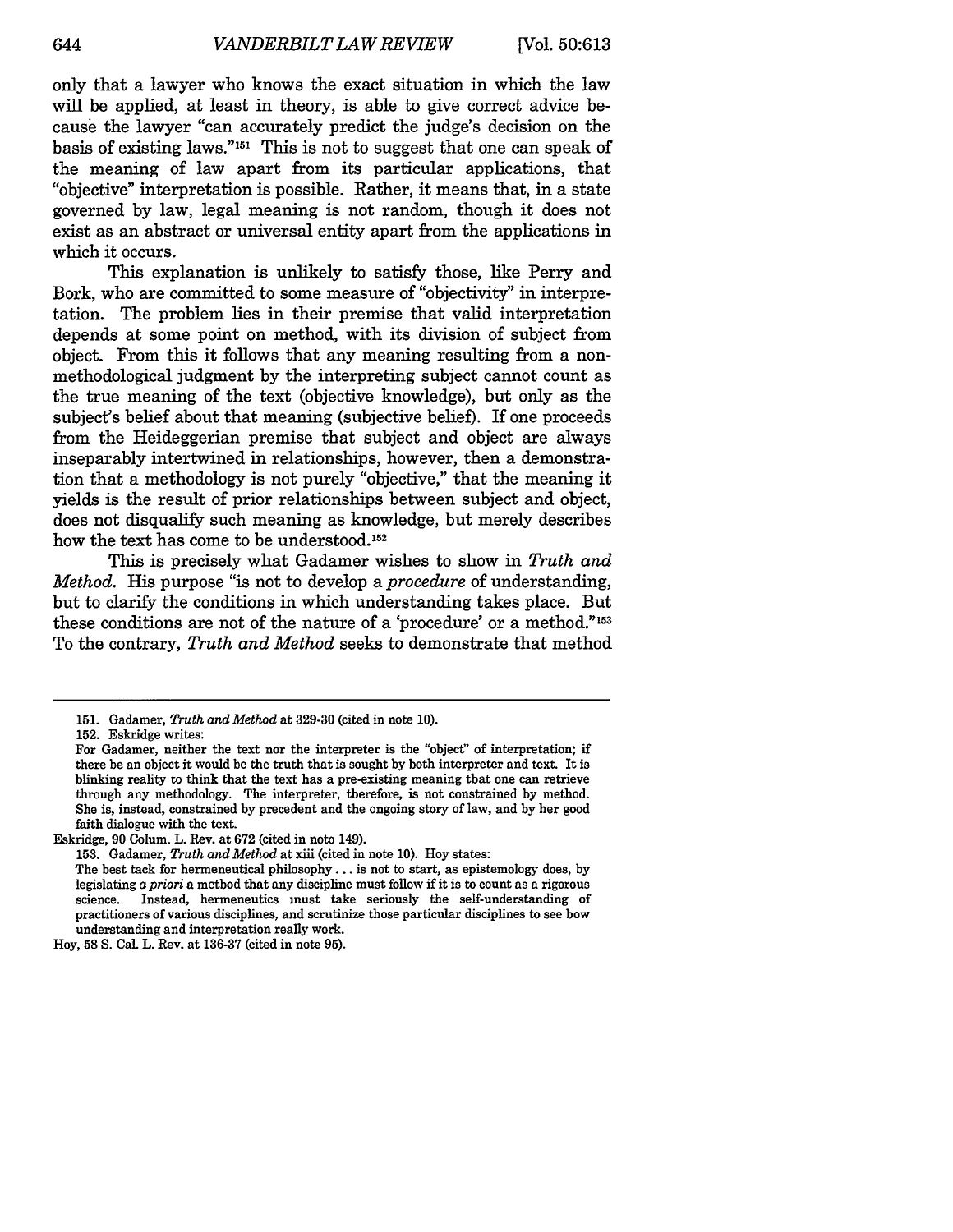645

is an obstacle to truth, particularly in the human sciences.<sup>154</sup> Thus, it would be self-contradictory to make this demonstration would be self-contradictory to make this demonstration methodologically. 155 "If we accept Gadamer's claim, we do so because we believe that Gadamer has accurately retrieved the interpretive tradition most meaningful to us, or has told a story we find believable, not because he has presented irrefutable arguments for his position."156 There are certainly ways to distinguish valid from invalid legal interpretations, but they are contingent and local, peculiar to the case, the judge, and the tradition, and thus cannot be demonstrated in rigorous and "objective" scientific fashion.

#### VII. CONCLUSION

Perry's separation of originalism from minimalism is a genuine accomplishment. For years, political conservatives have occupied the rhetorical high ground by arguing that originalism is the only approach to constitutional interpretation that preserves the "objective" meaning of the Constitution and that enables judges to enforce the Constitution without reading their own political/moral views into it. Aligning oneself with objectivity is a familiar rhetorical move in modern American life; it installs one's own views as "truth"-knowledge about the nature of the world that cannot be disputed-while marginalizing the views of those with whom one disagrees to the contestable realms of subjectivity and irrationality. This move enabled political conservatives to portray liberal judicial decisions as not simply the consequence of good faith differences in political philosophy, but as purposeful departures from the "rule of law" dictated by the Constitution, a sort of liberal will to power.<sup>157</sup> By methodologically separating originalism as interpretive methodology from judicial restraint as political philosophy, Perry removes this pseudo-epistemological prop to the conservative position. That a judge may search for the meaning of the text at a more abstract level

<sup>154.</sup> Gadamer, *Truth and Method* at xxi-xxiii (cited in note 10).

<sup>155.</sup> Eskridge, 90 Colum. L. Rev. at 615 (cited in note 149).

<sup>156.</sup> Id.

<sup>157.</sup> See, for example, Bork, *Tempting of America* at **8** (cited in note 17) ("[Liberal theorists] see the Constitution as a weapon in a class struggle about political and social values."); id. at 136 ("The new theorists of constitutional law deserve to be better known than they are, not because their theories are good but because, as a group, they are influential and their enterprise involves nothing less than the subversion of the law's foundations. Some of them are quite explicit about their intention to convert the Constitution from law to politics, and judges from magistrates to politicians.").